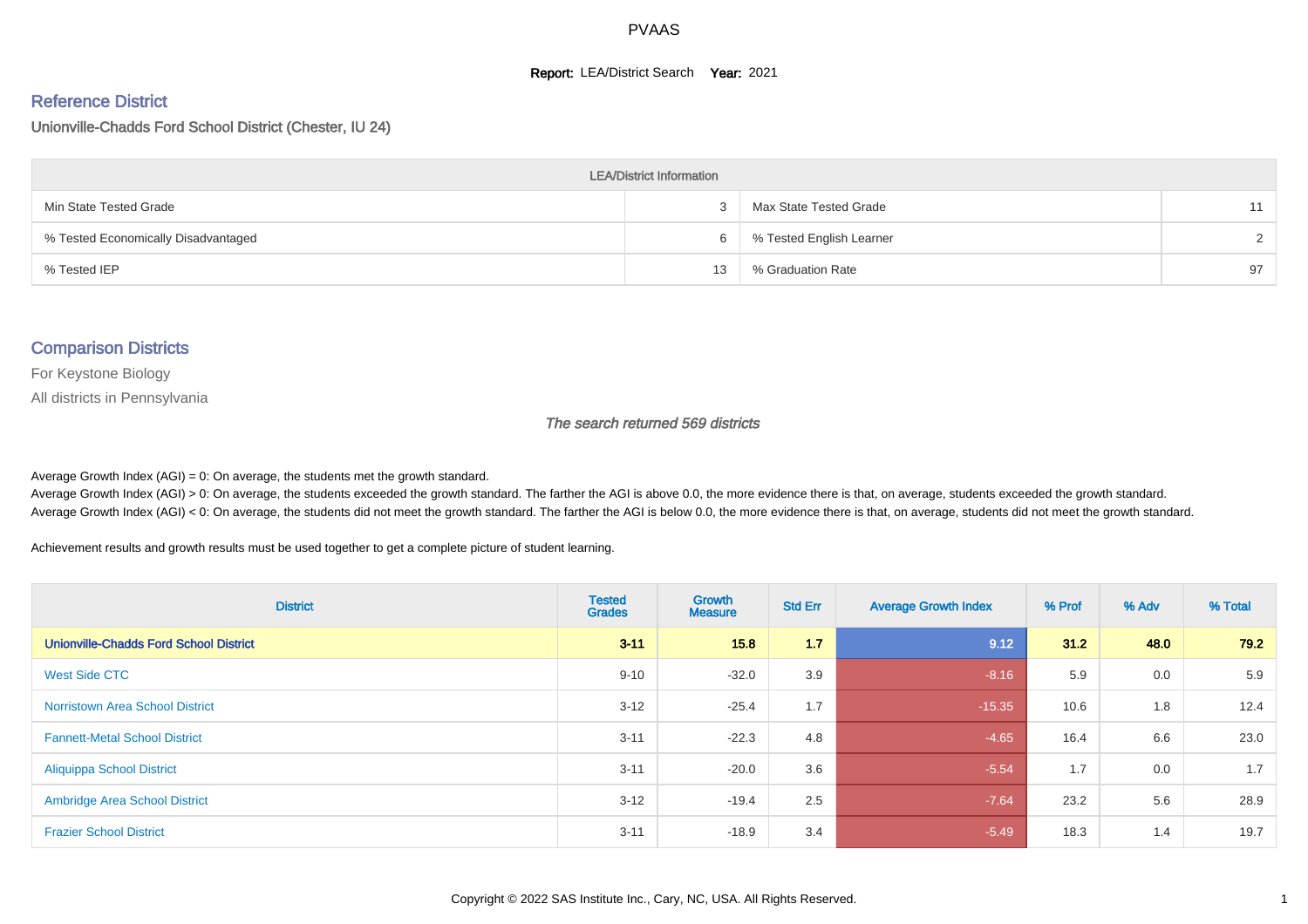| <b>District</b>                                    | <b>Tested</b><br><b>Grades</b> | Growth<br><b>Measure</b> | <b>Std Err</b> | <b>Average Growth Index</b> | % Prof | % Adv   | % Total |
|----------------------------------------------------|--------------------------------|--------------------------|----------------|-----------------------------|--------|---------|---------|
| <b>Unionville-Chadds Ford School District</b>      | $3 - 11$                       | $15.8$                   | 1.7            | 9.12                        | 31.2   | 48.0    | 79.2    |
| <b>Big Beaver Falls Area School District</b>       | $3 - 11$                       | $-17.9$                  | 2.8            | $-6.27$                     | 9.4    | 2.8     | 12.2    |
| <b>Muhlenberg School District</b>                  | $3 - 10$                       | $-17.8$                  | 1.9            | $-9.34$                     | 12.4   | 4.6     | 17.0    |
| <b>York City School District</b>                   | $3-12$                         | $-17.7$                  | 1.8            | $-10.05$                    | 3.2    | 0.7     | 3.9     |
| <b>Cheltenham School District</b>                  | $3 - 11$                       | $-17.6$                  | 2.0            | $-8.74$                     | 24.4   | 8.3     | 32.6    |
| Imhotep Institute Charter High School              | $9 - 11$                       | $-17.6$                  | 5.8            | $-3.03$                     | 15.4   | 0.0     | 15.4    |
| <b>Williamsburg Community School District</b>      | $3 - 11$                       | $-16.9$                  | 4.1            | $-4.14$                     | 22.4   | 0.0     | 22.4    |
| <b>Allentown City School District</b>              | $3 - 12$                       | $-16.9$                  | 1.4            | $-12.37$                    | 5.9    | 0.4     | 6.3     |
| <b>Chartiers-Houston School District</b>           | $3 - 10$                       | $-16.5$                  | 3.5            | $-4.79$                     | 26.3   | 6.6     | 32.9    |
| Meyersdale Area School District                    | $3 - 11$                       | $-16.1$                  | 3.3            | $-4.94$                     | 20.3   | 5.8     | 26.1    |
| <b>Washington School District</b>                  | $3 - 11$                       | $-15.9$                  | 2.9            | $-5.44$                     | 12.9   | 1.7     | 14.7    |
| <b>North Hills School District</b>                 | $3 - 11$                       | $-15.8$                  | 1.8            | $-8.84$                     | 26.4   | 19.8    | 46.2    |
| La Academia Partnership Charter School             | $6 - 11$                       | $-15.5$                  | 5.7            | $-2.70$                     | 2.3    | 0.0     | 2.3     |
| <b>Turkeyfoot Valley Area School District</b>      | $3 - 12$                       | $-15.4$                  | 5.8            | $-2.66$                     | 3.8    | $3.8\,$ | 7.6     |
| <b>Lincoln Park Performing Arts Charter School</b> | $7 - 11$                       | $-14.9$                  | 2.7            | $-5.45$                     | 39.3   | 8.9     | 48.2    |
| Philadelphia Academy Charter School                | $3 - 11$                       | $-14.7$                  | 2.7            | $-5.42$                     | 21.6   | 3.9     | 25.5    |
| <b>Hanover Area School District</b>                | $3 - 11$                       | $-14.7$                  | 4.7            | $-3.13$                     | 12.1   | 3.0     | 15.2    |
| <b>Executive Education Academy Charter School</b>  | $3 - 10$                       | $-14.6$                  | 3.0            | $-4.81$                     | 8.5    | 1.2     | 9.8     |
| <b>Shade-Central City School District</b>          | $3 - 11$                       | $-14.6$                  | 4.0            | $-3.68$                     | 9.6    | 0.0     | 9.6     |
| <b>Northwestern School District</b>                | $3 - 11$                       | $-14.6$                  | 3.2            | $-4.51$                     | 32.5   | 13.7    | 46.2    |
| <b>Butler Area School District</b>                 | $3 - 11$                       | $-14.1$                  | 1.5            | $-9.60$                     | 26.4   | 11.1    | 37.5    |
| <b>Greater Latrobe School District</b>             | $3 - 11$                       | $-14.1$                  | 2.0            | $-7.14$                     | 41.0   | 12.6    | 53.6    |
| <b>California Area School District</b>             | $3 - 10$                       | $-13.7$                  | 4.5            | $-3.06$                     | 41.7   | 16.7    | 58.3    |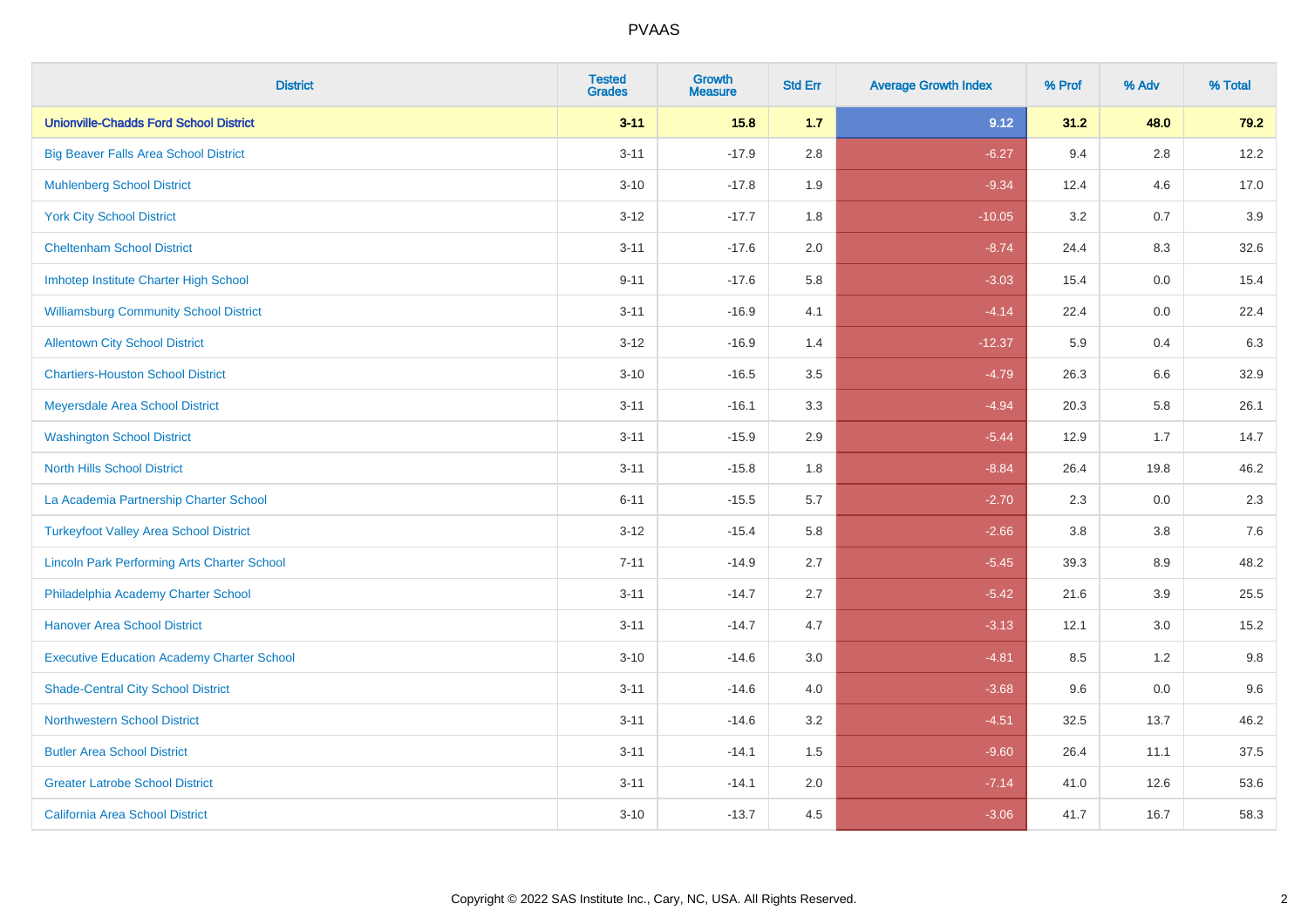| <b>District</b>                                | <b>Tested</b><br><b>Grades</b> | <b>Growth</b><br><b>Measure</b> | <b>Std Err</b> | <b>Average Growth Index</b> | % Prof | % Adv   | % Total |
|------------------------------------------------|--------------------------------|---------------------------------|----------------|-----------------------------|--------|---------|---------|
| <b>Unionville-Chadds Ford School District</b>  | $3 - 11$                       | 15.8                            | 1.7            | 9.12                        | 31.2   | 48.0    | 79.2    |
| <b>New Castle Area School District</b>         | $3 - 12$                       | $-13.6$                         | 2.3            | $-5.99$                     | 17.6   | $2.0\,$ | 19.5    |
| <b>Central Fulton School District</b>          | $3 - 11$                       | $-13.3$                         | 3.2            | $-4.20$                     | 18.1   | 9.7     | 27.8    |
| <b>Panther Valley School District</b>          | $3-12$                         | $-13.3$                         | 3.2            | $-4.10$                     | 31.5   | 4.1     | 35.6    |
| <b>Greenville Area School District</b>         | $3 - 11$                       | $-13.2$                         | 3.0            | $-4.45$                     | 32.1   | 4.6     | 36.7    |
| Morrisville Borough School District            | $3 - 11$                       | $-13.1$                         | 3.7            | $-3.52$                     | 4.9    | 1.6     | 6.6     |
| <b>Tussey Mountain School District</b>         | $3 - 12$                       | $-13.0$                         | 3.3            | $-3.93$                     | 11.1   | 3.2     | 14.3    |
| <b>Riverview School District</b>               | $3 - 11$                       | $-13.0$                         | 4.0            | $-3.29$                     | 43.1   | 7.8     | 51.0    |
| <b>Pittsburgh School District</b>              | $3 - 11$                       | $-13.0$                         | 1.1            | $-12.25$                    | 16.1   | 6.5     | 22.6    |
| <b>Tacony Academy Charter School</b>           | $3 - 11$                       | $-12.9$                         | 3.3            | $-3.90$                     | 8.6    | 1.4     | 10.0    |
| <b>Central Cambria School District</b>         | $3 - 11$                       | $-12.7$                         | 2.3            | $-5.61$                     | 19.4   | 7.4     | 26.9    |
| <b>Neshannock Township School District</b>     | $3 - 10$                       | $-12.5$                         | 2.7            | $-4.73$                     | 29.0   | 13.0    | 42.0    |
| <b>Ellwood City Area School District</b>       | $3 - 11$                       | $-12.5$                         | 3.1            | $-4.00$                     | 26.7   | 8.7     | 35.4    |
| <b>Southmoreland School District</b>           | $3 - 11$                       | $-12.5$                         | 3.1            | $-4.04$                     | 33.3   | 15.5    | 48.8    |
| <b>Wilkes-Barre Area School District</b>       | $3 - 11$                       | $-12.4$                         | 2.4            | $-5.18$                     | 14.2   | 3.7     | 17.9    |
| <b>Hanover Public School District</b>          | $3 - 11$                       | $-12.4$                         | 2.7            | $-4.50$                     | 22.7   | $6.2\,$ | 28.9    |
| <b>Girard School District</b>                  | $3 - 11$                       | $-12.3$                         | 2.6            | $-4.76$                     | 29.7   | 18.9    | 48.6    |
| <b>Dunmore School District</b>                 | $3 - 11$                       | $-12.2$                         | 2.7            | $-4.51$                     | 15.0   | 5.3     | 20.4    |
| <b>Mcguffey School District</b>                | $3 - 11$                       | $-12.1$                         | 3.0            | $-4.06$                     | 12.8   | 5.9     | 18.6    |
| Jefferson-Morgan School District               | $3 - 10$                       | $-12.0$                         | 3.9            | $-3.09$                     | 28.6   | 6.1     | 34.7    |
| <b>West Mifflin Area School District</b>       | $3-12$                         | $-11.9$                         | 2.5            | $-4.77$                     | 15.9   | 4.0     | 19.9    |
| <b>Windber Area School District</b>            | $3 - 11$                       | $-11.9$                         | 3.0            | $-3.94$                     | 41.0   | 10.3    | 51.3    |
| Lehigh Valley Charter High School For The Arts | $9 - 10$                       | $-11.8$                         | 2.5            | $-4.76$                     | 28.9   | 5.7     | 34.6    |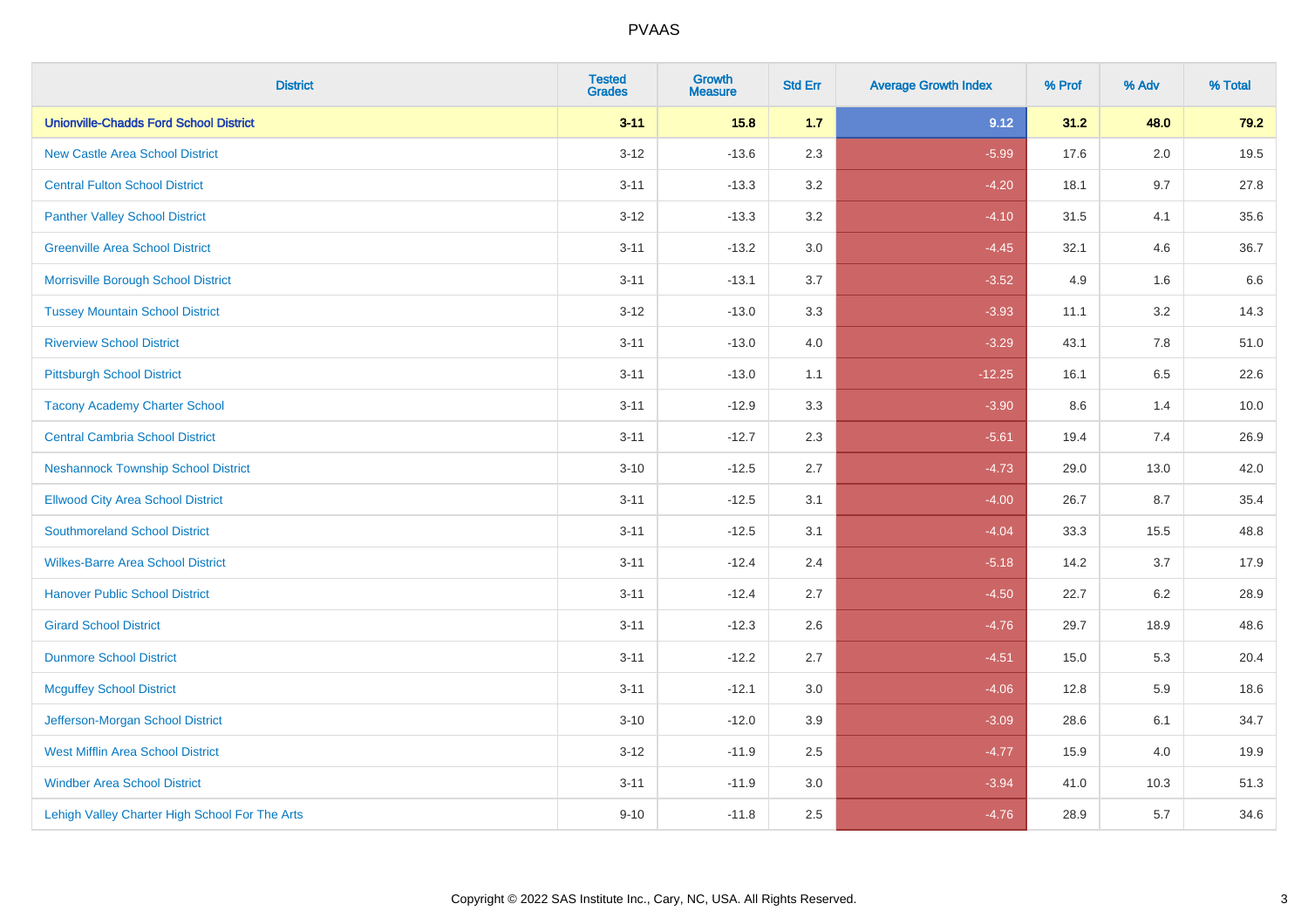| <b>District</b>                               | <b>Tested</b><br><b>Grades</b> | <b>Growth</b><br><b>Measure</b> | <b>Std Err</b> | <b>Average Growth Index</b> | % Prof | % Adv   | % Total |
|-----------------------------------------------|--------------------------------|---------------------------------|----------------|-----------------------------|--------|---------|---------|
| <b>Unionville-Chadds Ford School District</b> | $3 - 11$                       | 15.8                            | 1.7            | 9.12                        | 31.2   | 48.0    | 79.2    |
| <b>Derry Area School District</b>             | $3 - 11$                       | $-11.8$                         | 2.6            | $-4.53$                     | 34.8   | 6.1     | 40.9    |
| <b>Moniteau School District</b>               | $3 - 11$                       | $-11.8$                         | 2.9            | $-4.07$                     | 22.6   | $5.0\,$ | 27.6    |
| Jefferson County-Dubois AVTS                  | $9 - 11$                       | $-11.7$                         | 3.1            | $-3.72$                     | 17.6   | 2.8     | 20.4    |
| <b>Williamsport Area School District</b>      | $3 - 11$                       | $-11.7$                         | 1.4            | $-8.29$                     | 18.2   | 10.5    | 28.7    |
| <b>Forbes Road School District</b>            | $3 - 11$                       | $-11.5$                         | 4.7            | $-2.43$                     | 23.1   | 10.3    | 33.3    |
| <b>Old Forge School District</b>              | $3 - 12$                       | $-11.3$                         | 3.1            | $-3.62$                     | 28.6   | 13.2    | 41.8    |
| <b>Burgettstown Area School District</b>      | $3 - 11$                       | $-11.2$                         | 3.2            | $-3.46$                     | 16.0   | 2.7     | 18.7    |
| <b>Mid Valley School District</b>             | $3 - 10$                       | $-11.1$                         | 2.7            | $-4.07$                     | 28.3   | 8.1     | 36.4    |
| Lackawanna Trail School District              | $3 - 10$                       | $-11.0$                         | 3.3            | $-3.35$                     | 13.1   | 18.0    | 31.2    |
| <b>York Co School Of Technology</b>           | $9 - 12$                       | $-10.9$                         | 1.6            | $-6.79$                     | 22.6   | 4.0     | 26.6    |
| <b>East Lycoming School District</b>          | $3 - 11$                       | $-10.9$                         | 2.1            | $-5.08$                     | 22.5   | 8.2     | 30.8    |
| Jim Thorpe Area School District               | $3 - 11$                       | $-10.9$                         | 2.4            | $-4.48$                     | 19.5   | $6.0\,$ | 25.5    |
| <b>Ligonier Valley School District</b>        | $3 - 11$                       | $-10.8$                         | 3.1            | $-3.43$                     | 34.1   | 5.8     | 39.9    |
| <b>General Mclane School District</b>         | $3 - 11$                       | $-10.7$                         | 2.4            | $-4.40$                     | 34.0   | 15.6    | 49.6    |
| <b>Mohawk Area School District</b>            | $3 - 11$                       | $-10.5$                         | 2.8            | $-3.75$                     | 35.1   | 10.6    | 45.7    |
| <b>Kennett Consolidated School District</b>   | $3 - 11$                       | $-10.4$                         | 1.7            | $-6.27$                     | 28.7   | 14.0    | 42.7    |
| <b>Commodore Perry School District</b>        | $3 - 11$                       | $-10.4$                         | 4.5            | $-2.30$                     | 29.4   | 5.9     | 35.3    |
| <b>Hempfield Area School District</b>         | $3 - 12$                       | $-10.2$                         | 1.6            | $-6.37$                     | 28.1   | 19.2    | 47.3    |
| <b>Scranton School District</b>               | $3 - 12$                       | $-10.1$                         | 2.5            | $-4.04$                     | 20.0   | 7.7     | 27.7    |
| <b>Milton Area School District</b>            | $3 - 11$                       | $-10.1$                         | 2.5            | $-4.04$                     | 23.0   | 11.3    | 34.2    |
| <b>Lancaster School District</b>              | $3 - 12$                       | $-10.0$                         | 1.4            | $-7.22$                     | 9.0    | 3.9     | 12.8    |
| <b>Clarion-Limestone Area School District</b> | $3 - 12$                       | $-10.0$                         | 3.6            | $-2.76$                     | 28.3   | 20.0    | 48.3    |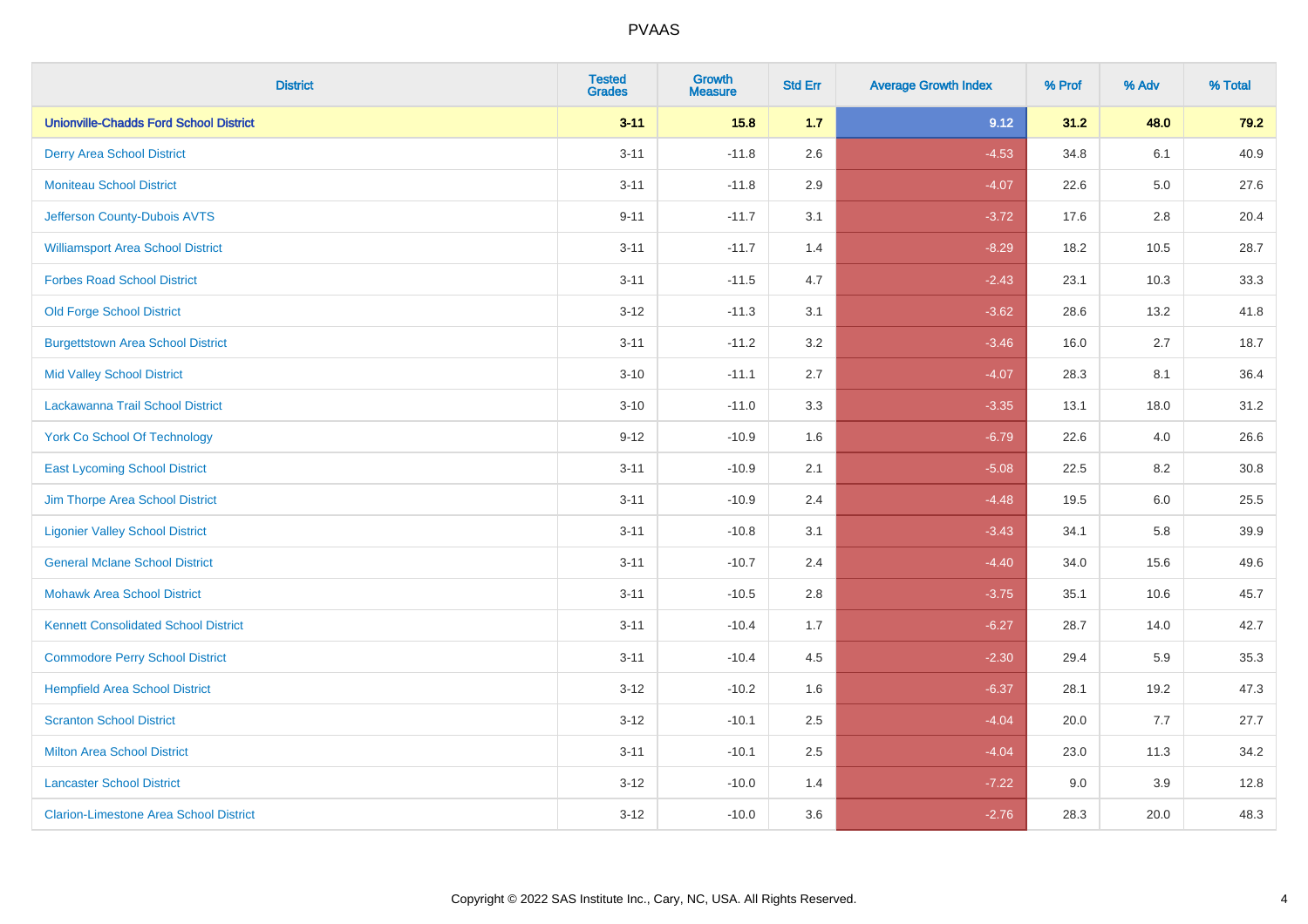| <b>District</b>                                | <b>Tested</b><br><b>Grades</b> | <b>Growth</b><br><b>Measure</b> | <b>Std Err</b> | <b>Average Growth Index</b> | % Prof | % Adv   | % Total |
|------------------------------------------------|--------------------------------|---------------------------------|----------------|-----------------------------|--------|---------|---------|
| <b>Unionville-Chadds Ford School District</b>  | $3 - 11$                       | 15.8                            | 1.7            | 9.12                        | 31.2   | 48.0    | 79.2    |
| <b>Deer Lakes School District</b>              | $3 - 11$                       | $-10.0$                         | 2.5            | $-4.02$                     | 27.7   | $9.9\,$ | 37.6    |
| <b>Lawrence County CTC</b>                     | $10 - 11$                      | $-9.8$                          | 3.7            | $-2.68$                     | 7.3    | 0.0     | 7.3     |
| <b>Big Spring School District</b>              | $3 - 11$                       | $-9.8$                          | 2.3            | $-4.32$                     | 23.6   | 12.9    | 36.5    |
| <b>West York Area School District</b>          | $3 - 12$                       | $-9.8$                          | 2.7            | $-3.57$                     | 21.9   | 10.9    | 32.8    |
| <b>Mastery Charter School - Gratz Campus</b>   | $7 - 10$                       | $-9.5$                          | 4.6            | $-2.09$                     | 0.0    | 3.4     | 3.4     |
| Jamestown Area School District                 | $3 - 11$                       | $-9.5$                          | 4.1            | $-2.33$                     | 41.5   | 4.9     | 46.3    |
| <b>Antietam School District</b>                | $3 - 10$                       | $-9.5$                          | 3.7            | $-2.57$                     | 20.9   | 1.5     | 22.4    |
| <b>Coatesville Area School District</b>        | $3 - 11$                       | $-9.5$                          | 1.6            | $-5.81$                     | 12.8   | 3.3     | 16.2    |
| <b>Plum Borough School District</b>            | $3 - 11$                       | $-9.4$                          | 2.4            | $-3.98$                     | 32.9   | 27.4    | 60.4    |
| Insight PA Cyber Charter School                | $3 - 11$                       | $-9.4$                          | 5.8            | $-1.62$                     | 25.6   | 4.6     | 30.2    |
| <b>Western Beaver County School District</b>   | $3 - 11$                       | $-9.3$                          | 4.2            | $-2.20$                     | 45.1   | 3.9     | 49.0    |
| <b>Carbon Career &amp; Technical Institute</b> | $9 - 11$                       | $-9.3$                          | 3.2            | $-2.92$                     | 19.6   | 2.2     | 21.7    |
| <b>Chartiers Valley School District</b>        | $3 - 11$                       | $-9.1$                          | 2.1            | $-4.23$                     | 20.7   | 17.4    | 38.0    |
| <b>South Park School District</b>              | $3 - 11$                       | $-8.8$                          | 2.5            | $-3.46$                     | 28.1   | 17.0    | 45.2    |
| <b>Grove City Area School District</b>         | $3-12$                         | $-8.8$                          | 2.3            | $-3.89$                     | 25.6   | 16.4    | 42.0    |
| <b>Trinity Area School District</b>            | $3 - 11$                       | $-8.7$                          | 1.8            | $-4.87$                     | 20.9   | 9.8     | 30.8    |
| <b>Union City Area School District</b>         | $3 - 12$                       | $-8.7$                          | 3.3            | $-2.59$                     | 29.7   | 10.9    | 40.6    |
| <b>Shanksville-Stonycreek School District</b>  | $3 - 10$                       | $-8.6$                          | 5.5            | $-1.55$                     | 17.6   | 23.5    | 41.2    |
| Southern Columbia Area School District         | $3 - 11$                       | $-8.5$                          | 3.0            | $-2.83$                     | 30.5   | 12.8    | 43.3    |
| <b>Interboro School District</b>               | $3 - 12$                       | $-8.4$                          | 2.0            | $-4.27$                     | 27.6   | 6.4     | 34.1    |
| <b>Montoursville Area School District</b>      | $3 - 12$                       | $-8.4$                          | 2.6            | $-3.17$                     | 38.8   | 18.2    | 57.0    |
| Salisbury-Elk Lick School District             | $3 - 11$                       | $-8.4$                          | 5.8            | $-1.45$                     | 33.3   | 5.6     | 38.9    |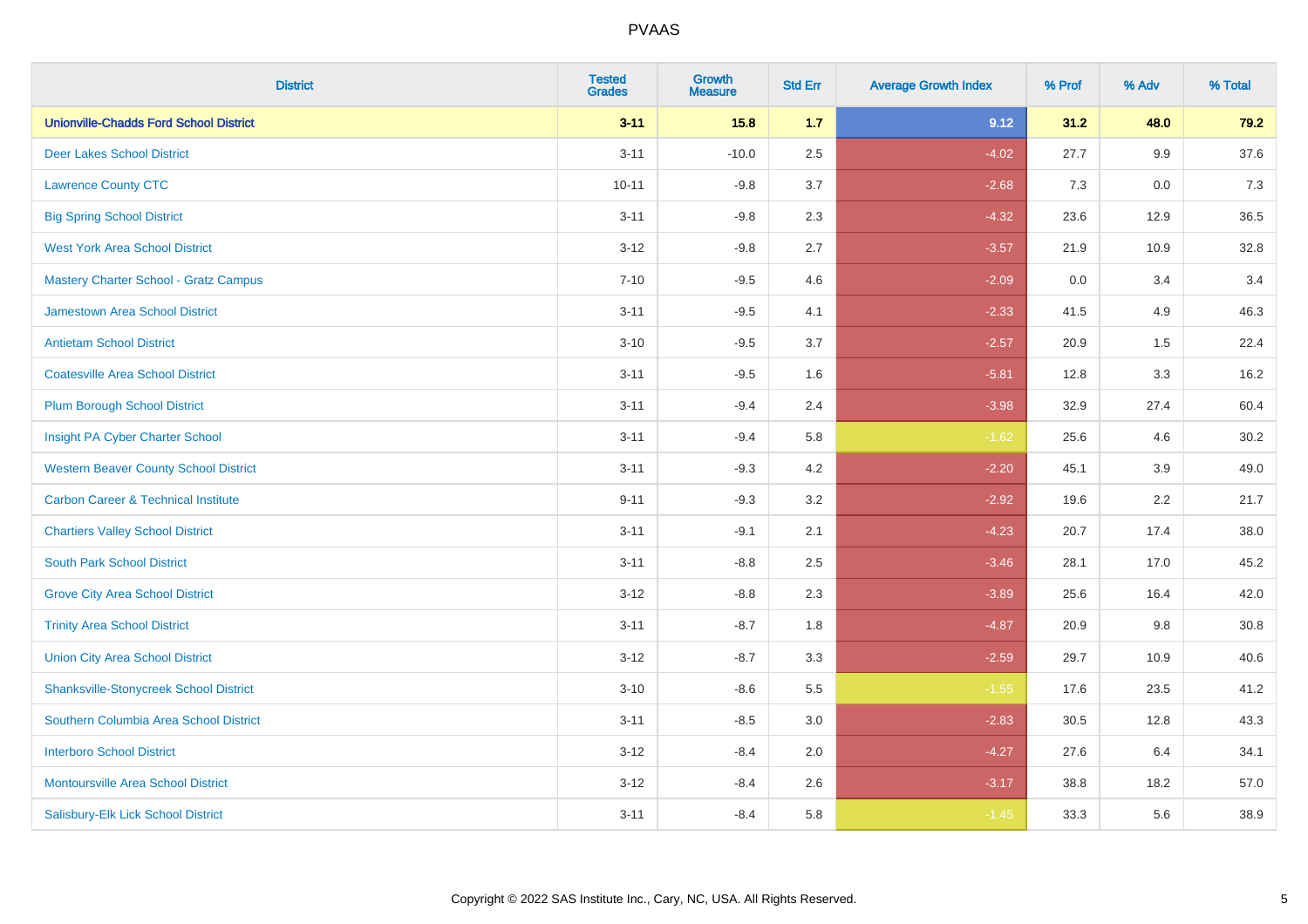| <b>District</b>                               | <b>Tested</b><br><b>Grades</b> | <b>Growth</b><br><b>Measure</b> | <b>Std Err</b> | <b>Average Growth Index</b> | % Prof | % Adv   | % Total |
|-----------------------------------------------|--------------------------------|---------------------------------|----------------|-----------------------------|--------|---------|---------|
| <b>Unionville-Chadds Ford School District</b> | $3 - 11$                       | 15.8                            | 1.7            | 9.12                        | 31.2   | 48.0    | 79.2    |
| <b>Shikellamy School District</b>             | $3 - 10$                       | $-8.3$                          | 2.4            | $-3.42$                     | 20.8   | 18.5    | 39.2    |
| <b>Achievement House Charter School</b>       | $7 - 11$                       | $-8.2$                          | 3.6            | $-2.28$                     | 16.7   | 2.8     | 19.4    |
| <b>Pittston Area School District</b>          | $3 - 11$                       | $-8.2$                          | 2.2            | $-3.75$                     | 26.7   | 14.8    | 41.5    |
| <b>West Greene School District</b>            | $3 - 11$                       | $-8.1$                          | 3.9            | $-2.08$                     | 31.0   | 11.9    | 42.9    |
| Boys Latin Of Philadelphia Charter School     | $6 - 12$                       | $-8.0$                          | 2.7            | $-3.02$                     | 1.4    | 0.0     | 1.4     |
| <b>Jenkintown School District</b>             | $3 - 11$                       | $-7.9$                          | 4.1            | $-1.92$                     | 34.1   | 27.3    | 61.4    |
| <b>Mount Carmel Area School District</b>      | $3 - 11$                       | $-7.9$                          | 2.3            | $-3.38$                     | 18.2   | 4.4     | 22.6    |
| Philadelphia City School District             | $3 - 12$                       | $-7.8$                          | 0.6            | $-13.43$                    | 16.4   | 6.5     | 22.9    |
| <b>Somerset Area School District</b>          | $3 - 11$                       | $-7.6$                          | 2.4            | $-3.17$                     | 21.0   | 14.5    | 35.5    |
| <b>Octorara Area School District</b>          | $3 - 11$                       | $-7.5$                          | 3.2            | $-2.35$                     | 26.1   | 17.0    | 43.2    |
| <b>Redbank Valley School District</b>         | $3 - 11$                       | $-7.5$                          | 3.1            | $-2.41$                     | 12.4   | 10.6    | 23.1    |
| <b>Blairsville-Saltsburg School District</b>  | $3 - 11$                       | $-7.5$                          | 2.8            | $-2.67$                     | 20.1   | $8.2\,$ | 28.3    |
| <b>Bristol Township School District</b>       | $3 - 11$                       | $-7.4$                          | 1.4            | $-5.32$                     | 13.8   | 4.6     | 18.4    |
| <b>West Middlesex Area School District</b>    | $3 - 10$                       | $-7.4$                          | 3.5            | $-2.11$                     | 32.0   | 9.6     | 41.6    |
| Lincoln Leadership Academy Charter School     | $3 - 12$                       | $-7.4$                          | 3.7            | $-1.99$                     | 6.4    | 2.1     | 8.5     |
| Catasauqua Area School District               | $3 - 12$                       | $-7.3$                          | 2.8            | $-2.58$                     | 27.1   | 11.2    | 38.3    |
| <b>Innovative Arts Academy Charter School</b> | $6 - 11$                       | $-7.2$                          | 2.5            | $-2.83$                     | 2.0    | 0.0     | 2.0     |
| <b>Keystone Oaks School District</b>          | $3 - 11$                       | $-7.2$                          | 2.3            | $-3.14$                     | 30.0   | 11.1    | 41.0    |
| Karns City Area School District               | $3 - 11$                       | $-7.2$                          | 2.6            | $-2.71$                     | 26.4   | 20.8    | 47.2    |
| <b>Columbia-Montour AVTS</b>                  | $9 - 10$                       | $-7.1$                          | 2.8            | $-2.52$                     | 19.5   | 3.2     | 22.7    |
| <b>Carmichaels Area School District</b>       | $3 - 10$                       | $-7.0$                          | 3.1            | $-2.30$                     | 17.8   | 9.6     | 27.4    |
| <b>Sto-Rox School District</b>                | $3 - 10$                       | $-7.0$                          | 3.5            | $-1.99$                     | 3.2    | 0.0     | 3.2     |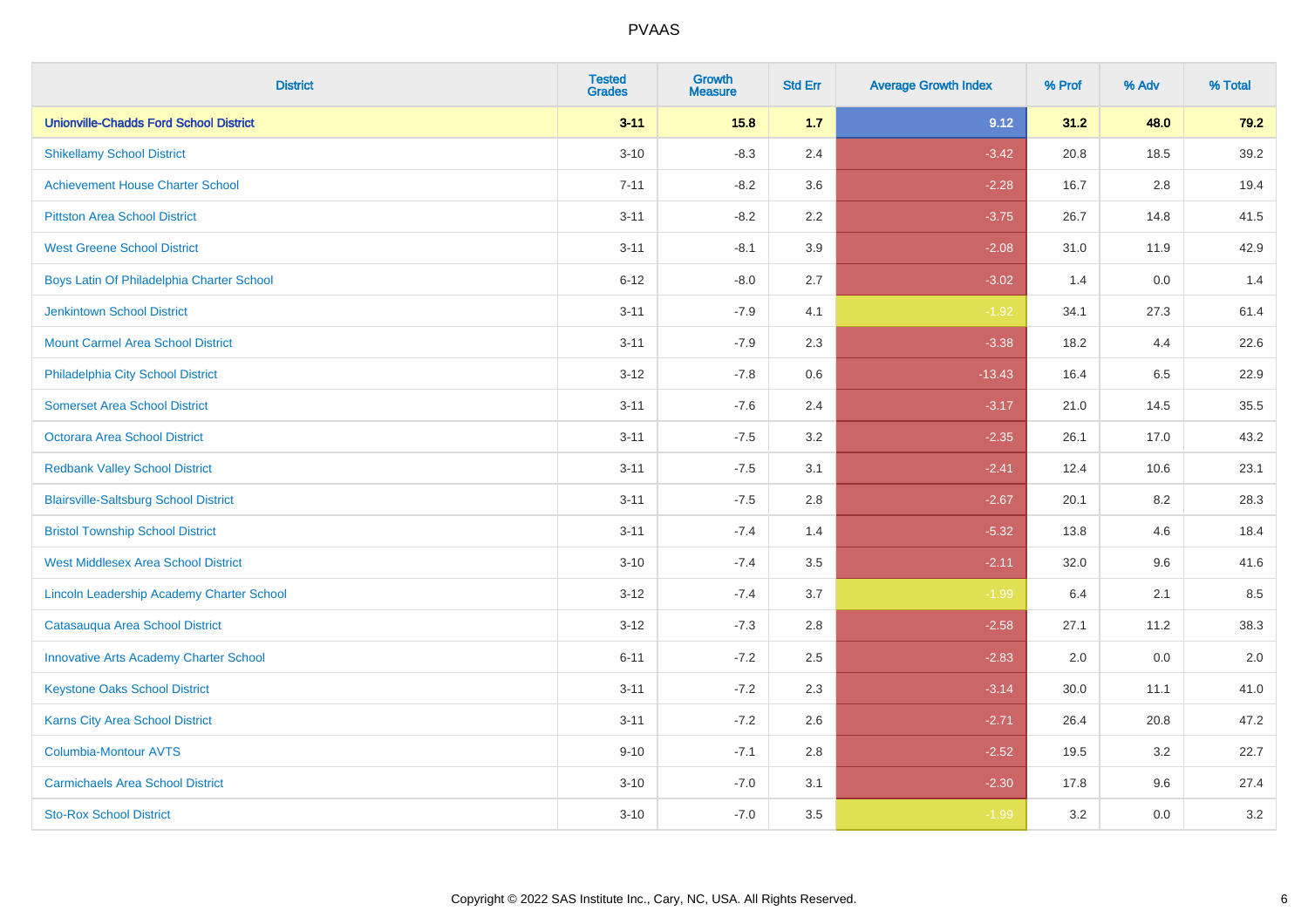| <b>District</b>                                        | <b>Tested</b><br><b>Grades</b> | <b>Growth</b><br><b>Measure</b> | <b>Std Err</b> | <b>Average Growth Index</b> | % Prof | % Adv   | % Total  |
|--------------------------------------------------------|--------------------------------|---------------------------------|----------------|-----------------------------|--------|---------|----------|
| <b>Unionville-Chadds Ford School District</b>          | $3 - 11$                       | 15.8                            | 1.7            | 9.12                        | 31.2   | 48.0    | 79.2     |
| <b>Berwick Area School District</b>                    | $3 - 11$                       | $-6.9$                          | 2.4            | $-2.84$                     | 22.3   | 11.5    | 33.8     |
| <b>Richland School District</b>                        | $3 - 11$                       | $-6.9$                          | 2.6            | $-2.63$                     | 40.1   | 20.9    | 61.0     |
| <b>Greensburg Salem School District</b>                | $3 - 11$                       | $-6.9$                          | 2.2            | $-3.06$                     | 30.3   | 13.3    | 43.6     |
| <b>Corry Area School District</b>                      | $3 - 11$                       | $-6.8$                          | 2.3            | $-3.01$                     | 24.0   | 8.8     | 32.8     |
| <b>Greater Nanticoke Area School District</b>          | $3 - 12$                       | $-6.8$                          | 2.6            | $-2.58$                     | 15.2   | $8.9\,$ | 24.1     |
| Millersburg Area School District                       | $3 - 11$                       | $-6.6$                          | 3.4            | $-1.92$                     | 24.1   | 10.3    | 34.5     |
| <b>Sharon City School District</b>                     | $3 - 11$                       | $-6.5$                          | 2.3            | $-2.79$                     | 13.1   | 5.0     | 18.1     |
| <b>Keystone Education Center Charter School</b>        | $3 - 12$                       | $-6.5$                          | 5.1            | $-1.28$                     | 0.0    | 0.0     | $0.0\,$  |
| <b>Union Area School District</b>                      | $3 - 11$                       | $-6.5$                          | 3.8            | $-1.70$                     | 30.6   | 12.2    | 42.9     |
| Perseus House Charter School Of Excellence             | $6 - 11$                       | $-6.4$                          | 2.6            | $-2.50$                     | 0.9    | 0.0     | 0.9      |
| <b>East Allegheny School District</b>                  | $3 - 11$                       | $-6.4$                          | 3.0            | $-2.11$                     | 21.0   | 7.4     | 28.4     |
| <b>Conemaugh Valley School District</b>                | $3 - 12$                       | $-6.3$                          | 4.1            | $-1.54$                     | 23.7   | 5.1     | 28.8     |
| <b>Wellsboro Area School District</b>                  | $3 - 11$                       | $-6.3$                          | 3.0            | $-2.08$                     | 24.4   | 13.4    | 37.8     |
| <b>Freedom Area School District</b>                    | $3 - 11$                       | $-6.3$                          | 3.1            | $-2.04$                     | 22.9   | 8.4     | 31.3     |
| <b>Riverside School District</b>                       | $3 - 11$                       | $-6.2$                          | 2.7            | $-2.33$                     | 20.8   | 17.0    | 37.7     |
| <b>Environmental Charter School At Frick Park</b>      | $3-9$                          | $-6.2$                          | 3.7            | $-1.67$                     | 25.9   | 3.4     | 29.3     |
| <b>Avonworth School District</b>                       | $3 - 10$                       | $-6.2$                          | 2.3            | $-2.68$                     | 35.9   | 14.1    | $50.0\,$ |
| <b>Eastern York School District</b>                    | $3 - 11$                       | $-6.2$                          | 2.3            | $-2.70$                     | 27.8   | 18.5    | 46.4     |
| <b>Chester Charter Scholars Academy Charter School</b> | $3 - 12$                       | $-6.2$                          | 3.3            | $-1.88$                     | 2.2    | 0.0     | 2.2      |
| <b>Yough School District</b>                           | $3 - 10$                       | $-6.2$                          | 2.7            | $-2.27$                     | 28.9   | 8.8     | 37.7     |
| <b>Cambria Heights School District</b>                 | $3 - 10$                       | $-6.2$                          | 2.9            | $-2.11$                     | 25.0   | 13.0    | 38.0     |
| <b>Ridgway Area School District</b>                    | $3 - 11$                       | $-6.1$                          | 4.0            | $-1.53$                     | 42.2   | 15.6    | 57.8     |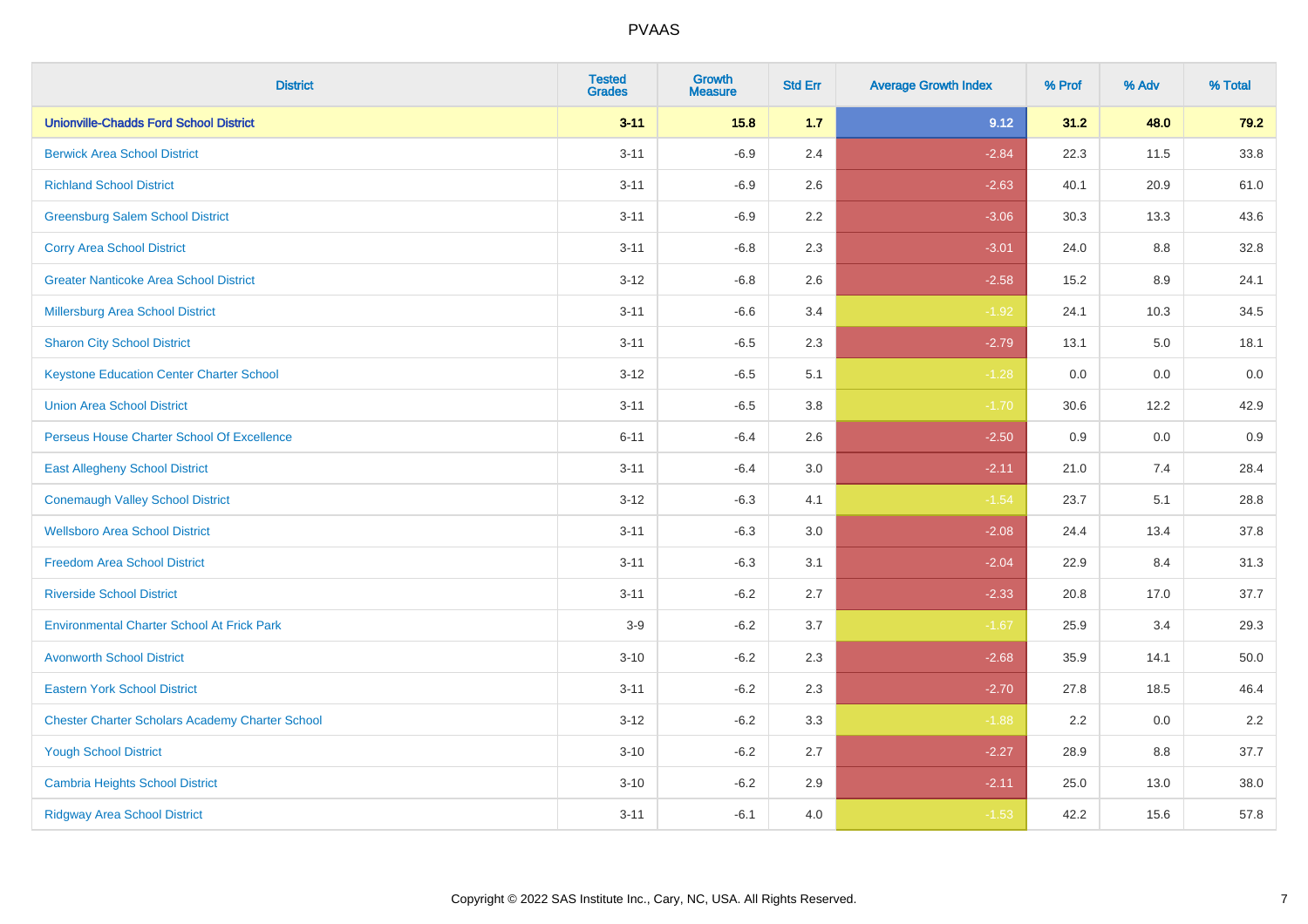| <b>District</b>                                 | <b>Tested</b><br><b>Grades</b> | <b>Growth</b><br><b>Measure</b> | <b>Std Err</b> | <b>Average Growth Index</b> | % Prof | % Adv | % Total |
|-------------------------------------------------|--------------------------------|---------------------------------|----------------|-----------------------------|--------|-------|---------|
| <b>Unionville-Chadds Ford School District</b>   | $3 - 11$                       | 15.8                            | 1.7            | 9.12                        | 31.2   | 48.0  | 79.2    |
| <b>Montour School District</b>                  | $3 - 11$                       | $-6.1$                          | 2.1            | $-2.95$                     | 31.8   | 23.6  | 55.3    |
| <b>Elk Lake School District</b>                 | $3 - 11$                       | $-6.1$                          | 2.9            | $-2.12$                     | 26.3   | 11.6  | 37.9    |
| Mifflinburg Area School District                | $3 - 11$                       | $-6.0$                          | 2.1            | $-2.87$                     | 32.7   | 13.3  | 46.0    |
| <b>Gettysburg Area School District</b>          | $3 - 11$                       | $-6.0$                          | 2.0            | $-3.02$                     | 28.8   | 19.6  | 48.5    |
| <b>Westinghouse Arts Academy Charter School</b> | $9 - 10$                       | $-6.0$                          | 3.3            | $-1.81$                     | 20.2   | 8.9   | 29.1    |
| Southern Huntingdon County School District      | $3 - 11$                       | $-5.9$                          | 3.4            | $-1.76$                     | 32.8   | 4.9   | 37.7    |
| Lehigh Valley Academy Regional Charter School   | $3 - 11$                       | $-5.9$                          | 3.0            | $-1.98$                     | 20.0   | 7.7   | 27.7    |
| <b>Susquenita School District</b>               | $3 - 11$                       | $-5.9$                          | 2.6            | $-2.28$                     | 30.6   | 13.9  | 44.4    |
| <b>Bristol Borough School District</b>          | $3 - 12$                       | $-5.9$                          | 2.9            | $-2.00$                     | 27.8   | 3.3   | 31.1    |
| New Kensington-Arnold School District           | $3 - 11$                       | $-5.8$                          | 3.2            | $-1.80$                     | 10.8   | 1.2   | 12.0    |
| <b>Montgomery Area School District</b>          | $3 - 11$                       | $-5.8$                          | 3.2            | $-1.83$                     | 25.0   | 11.5  | 36.5    |
| <b>Weatherly Area School District</b>           | $3 - 11$                       | $-5.8$                          | 4.0            | $-1.44$                     | 32.1   | 8.9   | 41.1    |
| <b>Rochester Area School District</b>           | $3 - 11$                       | $-5.7$                          | 3.9            | $-1.45$                     | 14.9   | 2.1   | 17.0    |
| <b>Selinsgrove Area School District</b>         | $3 - 12$                       | $-5.7$                          | 2.1            | $-2.74$                     | 25.4   | 13.9  | 39.2    |
| <b>Harmony Area School District</b>             | $3 - 10$                       | $-5.7$                          | 5.0            | $-1.13$                     | 33.3   | 0.0   | 33.3    |
| Mechanicsburg Area School District              | $3 - 11$                       | $-5.7$                          | 1.6            | $-3.48$                     | 35.1   | 16.0  | 51.2    |
| Renaissance Academy Charter School              | $3 - 11$                       | $-5.6$                          | 3.1            | $-1.79$                     | 28.4   | 18.5  | 46.9    |
| <b>City CHS</b>                                 | $10 - 11$                      | $-5.6$                          | 2.4            | $-2.34$                     | 15.9   | 1.5   | 17.4    |
| <b>Millville Area School District</b>           | $3-12$                         | $-5.6$                          | 4.4            | $-1.26$                     | 31.4   | 11.4  | 42.9    |
| <b>Chambersburg Area School District</b>        | $3 - 11$                       | $-5.6$                          | 1.3            | $-4.42$                     | 24.2   | 15.2  | 39.4    |
| <b>Wyoming Valley West School District</b>      | $3 - 11$                       | $-5.5$                          | 2.3            | $-2.38$                     | 22.2   | 9.2   | 31.4    |
| <b>Elizabeth Forward School District</b>        | $3 - 11$                       | $-5.5$                          | 2.5            | $-2.25$                     | 32.2   | 12.8  | 45.0    |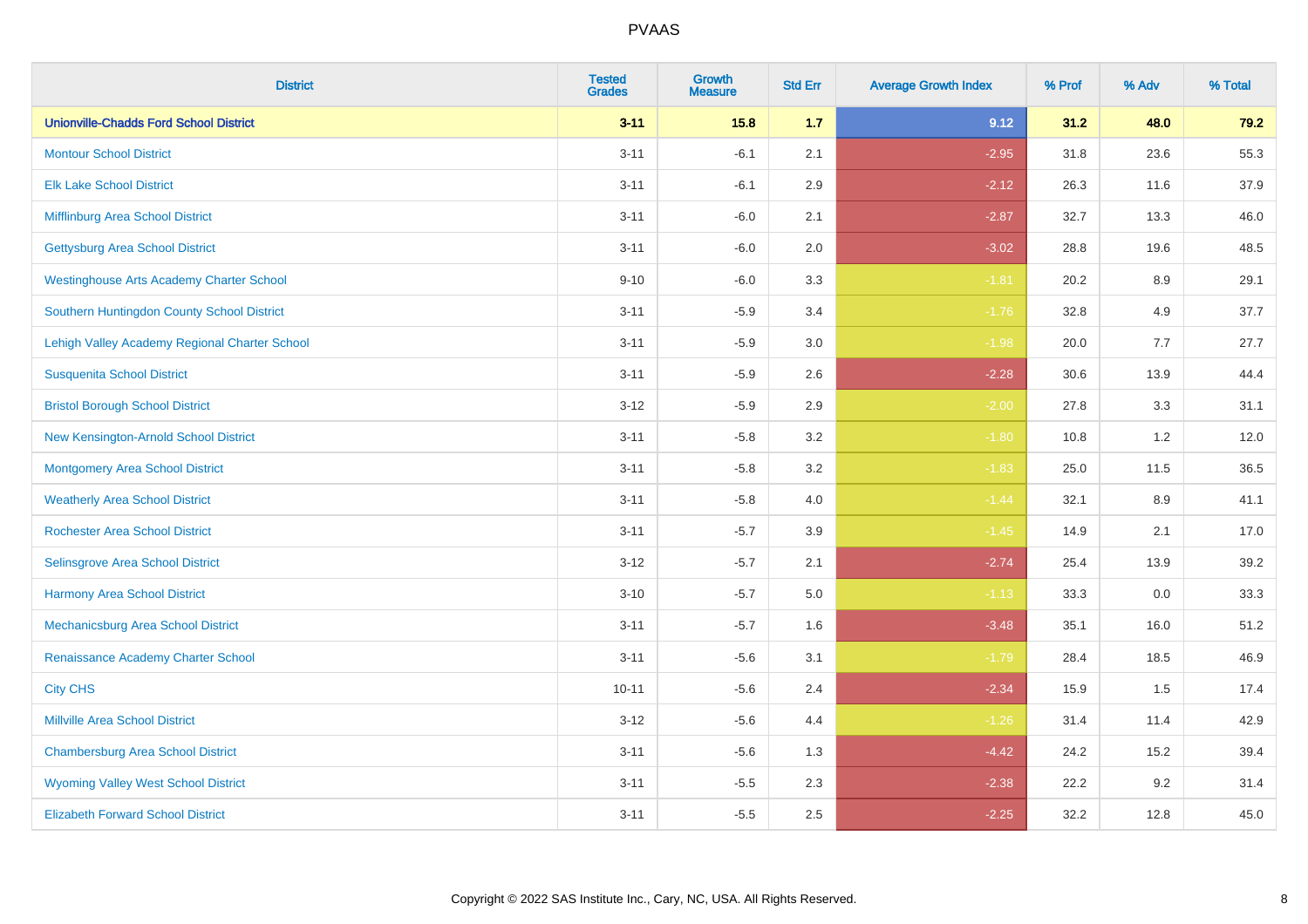| <b>District</b>                                                       | <b>Tested</b><br><b>Grades</b> | Growth<br><b>Measure</b> | <b>Std Err</b> | <b>Average Growth Index</b> | % Prof | % Adv | % Total |
|-----------------------------------------------------------------------|--------------------------------|--------------------------|----------------|-----------------------------|--------|-------|---------|
| <b>Unionville-Chadds Ford School District</b>                         | $3 - 11$                       | 15.8                     | 1.7            | 9.12                        | 31.2   | 48.0  | 79.2    |
| <b>Wyoming Area School District</b>                                   | $3 - 10$                       | $-5.5$                   | 2.5            | $-2.21$                     | 32.0   | 9.6   | 41.6    |
| <b>Baldwin-Whitehall School District</b>                              | $3 - 11$                       | $-5.5$                   | 1.9            | $-2.93$                     | 32.0   | 14.7  | 46.7    |
| <b>Riverside Beaver County School District</b>                        | $3 - 11$                       | $-5.5$                   | 2.7            | $-2.03$                     | 35.8   | 23.2  | 59.0    |
| <b>Cornell School District</b>                                        | $3 - 11$                       | $-5.5$                   | 4.6            | $-1.20$                     | 11.3   | 3.2   | 14.5    |
| <b>Pottsgrove School District</b>                                     | $3 - 11$                       | $-5.5$                   | 2.0            | $-2.78$                     | 28.6   | 10.3  | 38.8    |
| <b>Mount Pleasant Area School District</b>                            | $3 - 11$                       | $-5.4$                   | 2.3            | $-2.37$                     | 33.3   | 8.7   | 42.0    |
| <b>North East School District</b>                                     | $3 - 11$                       | $-5.3$                   | 2.7            | $-1.97$                     | 31.7   | 24.8  | 56.4    |
| <b>Wissahickon School District</b>                                    | $3 - 10$                       | $-5.3$                   | 1.7            | $-3.14$                     | 27.5   | 29.0  | 56.6    |
| <b>Steelton-Highspire School District</b>                             | $3 - 11$                       | $-5.3$                   | 3.2            | $-1.65$                     | 13.9   | 0.0   | 13.9    |
| <b>Connellsville Area School District</b>                             | $3 - 11$                       | $-5.3$                   | 2.0            | $-2.67$                     | 24.2   | 5.0   | 29.1    |
| Schuylkill Haven Area School District                                 | $3 - 11$                       | $-5.3$                   | 2.7            | $-1.96$                     | 22.2   | 11.6  | 33.8    |
| <b>Central Dauphin School District</b>                                | $3 - 11$                       | $-5.2$                   | 1.2            | $-4.24$                     | 29.3   | 8.7   | 38.0    |
| <b>Carlisle Area School District</b>                                  | $3 - 11$                       | $-5.2$                   | 1.7            | $-2.99$                     | 28.0   | 19.3  | 47.3    |
| <b>Moshannon Valley School District</b>                               | $3 - 10$                       | $-5.1$                   | 4.6            | $-1.12$                     | 25.0   | 12.5  | 37.5    |
| <b>Southern Fulton School District</b>                                | $3 - 11$                       | $-5.1$                   | 4.0            | $-1.29$                     | 21.7   | 13.0  | 34.8    |
| Preparatory Charter School Of Mathematics, Science, Tech, And Careers | $9 - 10$                       | $-5.1$                   | 2.5            | $-2.03$                     | 6.3    | 1.4   | 7.7     |
| <b>Propel Charter School-Homestead</b>                                | $3 - 11$                       | $-5.0$                   | 3.9            | $-1.27$                     | 7.3    | 0.0   | 7.3     |
| <b>Northeast Bradford School District</b>                             | $3 - 10$                       | $-5.0$                   | 3.7            | $-1.35$                     | 30.6   | 4.8   | 35.5    |
| <b>Canon-Mcmillan School District</b>                                 | $3 - 11$                       | $-5.0$                   | 1.5            | $-3.25$                     | 30.8   | 28.5  | 59.3    |
| <b>Titusville Area School District</b>                                | $3 - 11$                       | $-5.0$                   | 2.5            | $-1.98$                     | 26.5   | 6.8   | 33.3    |
| <b>Cameron County School District</b>                                 | $3-12$                         | $-5.0$                   | 4.4            | $-1.12$                     | 34.9   | 4.8   | 39.7    |
| <b>Pottsville Area School District</b>                                | $3 - 12$                       | $-4.9$                   | 2.1            | $-2.36$                     | 21.8   | 7.9   | 29.6    |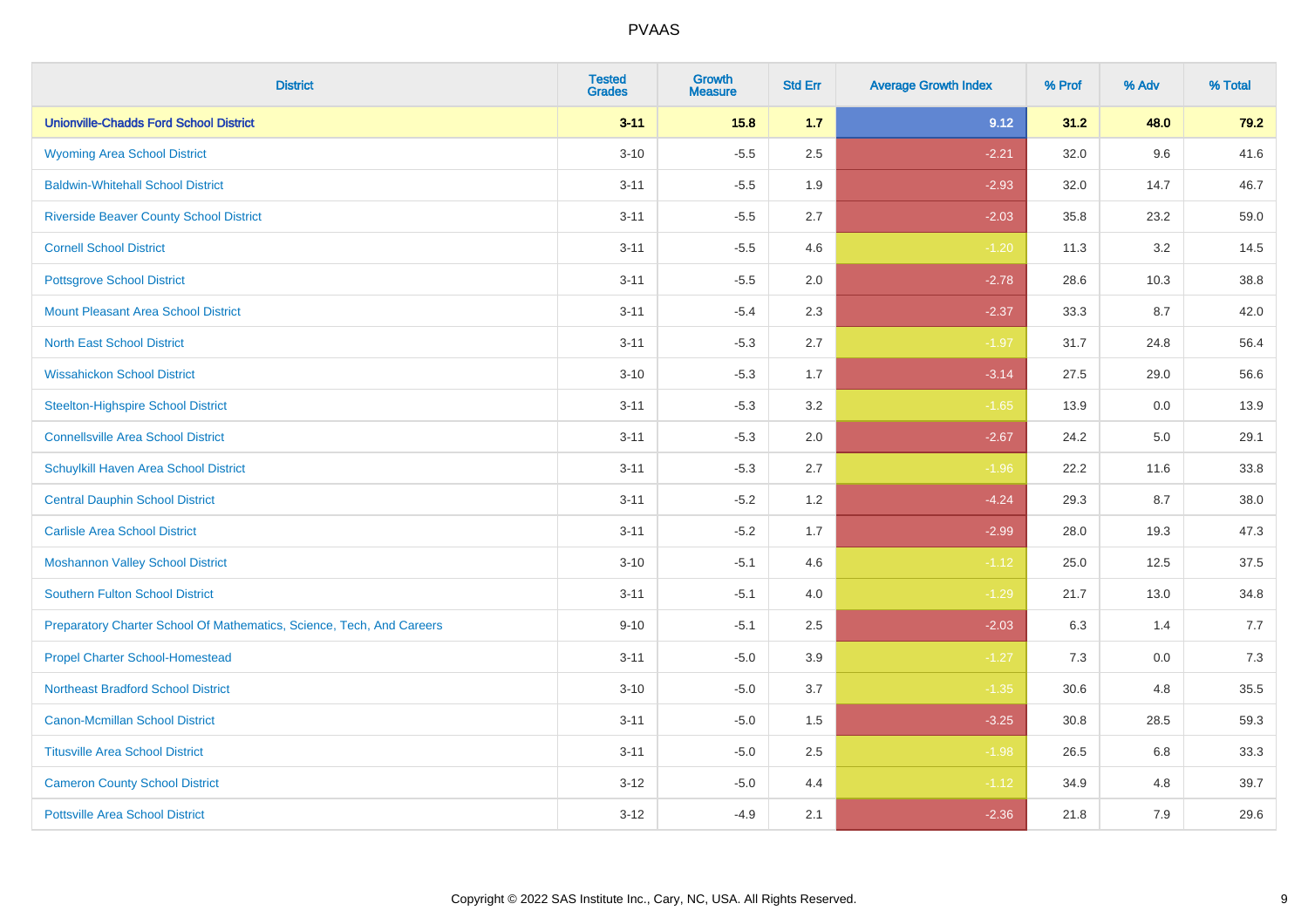| <b>District</b>                               | <b>Tested</b><br><b>Grades</b> | <b>Growth</b><br><b>Measure</b> | <b>Std Err</b> | <b>Average Growth Index</b> | % Prof | % Adv | % Total |
|-----------------------------------------------|--------------------------------|---------------------------------|----------------|-----------------------------|--------|-------|---------|
| <b>Unionville-Chadds Ford School District</b> | $3 - 11$                       | 15.8                            | 1.7            | 9.12                        | 31.2   | 48.0  | 79.2    |
| East Stroudsburg Area School District         | $3 - 11$                       | $-4.9$                          | 1.4            | $-3.38$                     | 22.7   | 12.5  | 35.2    |
| <b>North Schuylkill School District</b>       | $3 - 11$                       | $-4.7$                          | 2.2            | $-2.16$                     | 20.2   | 11.7  | 31.9    |
| <b>Troy Area School District</b>              | $3 - 10$                       | $-4.7$                          | 3.2            | $-1.46$                     | 22.8   | 16.5  | 39.2    |
| <b>Shenandoah Valley School District</b>      | $3 - 11$                       | $-4.5$                          | 3.5            | $-1.29$                     | 14.3   | 0.0   | 14.3    |
| <b>Susquehanna Community School District</b>  | $3 - 11$                       | $-4.5$                          | 3.8            | $-1.19$                     | 31.9   | 8.8   | 40.7    |
| <b>Penn Cambria School District</b>           | $3 - 11$                       | $-4.5$                          | 2.4            | $-1.86$                     | 27.3   | 15.8  | 43.2    |
| <b>Erie City School District</b>              | $3 - 12$                       | $-4.5$                          | 1.4            | $-3.09$                     | 13.4   | 6.7   | 20.1    |
| <b>Bethlehem Area School District</b>         | $3 - 11$                       | $-4.5$                          | 1.1            | $-3.91$                     | 20.4   | 11.3  | 31.7    |
| <b>Bethel Park School District</b>            | $3 - 11$                       | $-4.4$                          | 1.7            | $-2.62$                     | 40.1   | 27.3  | 67.4    |
| <b>Governor Mifflin School District</b>       | $3 - 11$                       | $-4.4$                          | 1.6            | $-2.69$                     | 30.3   | 7.7   | 38.0    |
| Pocono Mountain School District               | $3 - 12$                       | $-4.3$                          | 1.8            | $-2.43$                     | 35.5   | 17.1  | 52.6    |
| <b>Quakertown Community School District</b>   | $3 - 12$                       | $-4.3$                          | 1.5            | $-2.79$                     | 33.8   | 20.1  | 53.8    |
| <b>Charleroi School District</b>              | $3 - 11$                       | $-4.3$                          | 2.7            | $-1.55$                     | 22.2   | 15.9  | 38.1    |
| <b>Woodland Hills School District</b>         | $3 - 12$                       | $-4.2$                          | 2.5            | $-1.66$                     | 10.1   | 1.4   | 11.5    |
| Urban Pathways 6-12 Charter School            | $6 - 11$                       | $-4.1$                          | 5.7            | $-0.72$                     | 0.0    | 0.0   | 0.0     |
| <b>Southern Lehigh School District</b>        | $3 - 11$                       | $-4.1$                          | 2.1            | $-1.94$                     | 39.3   | 28.0  | 67.2    |
| <b>Kiski Area School District</b>             | $3 - 11$                       | $-4.0$                          | 2.0            | $-1.99$                     | 23.1   | 18.2  | 41.3    |
| <b>Towanda Area School District</b>           | $3 - 11$                       | $-4.0$                          | 2.6            | $-1.52$                     | 24.8   | 9.9   | 34.8    |
| <b>Valley Grove School District</b>           | $3 - 10$                       | $-4.0$                          | 5.5            | $-0.72$                     | 68.4   | 15.8  | 84.2    |
| <b>Springfield Township School District</b>   | $3 - 11$                       | $-3.9$                          | 3.1            | $-1.27$                     | 37.2   | 30.8  | 68.1    |
| <b>Monessen City School District</b>          | $3 - 10$                       | $-3.9$                          | 5.6            | $-0.69$                     | 21.0   | 10.5  | 31.6    |
| <b>Dauphin County Technical School</b>        | $9 - 11$                       | $-3.9$                          | 2.3            | $-1.67$                     | 18.3   | 11.1  | 29.3    |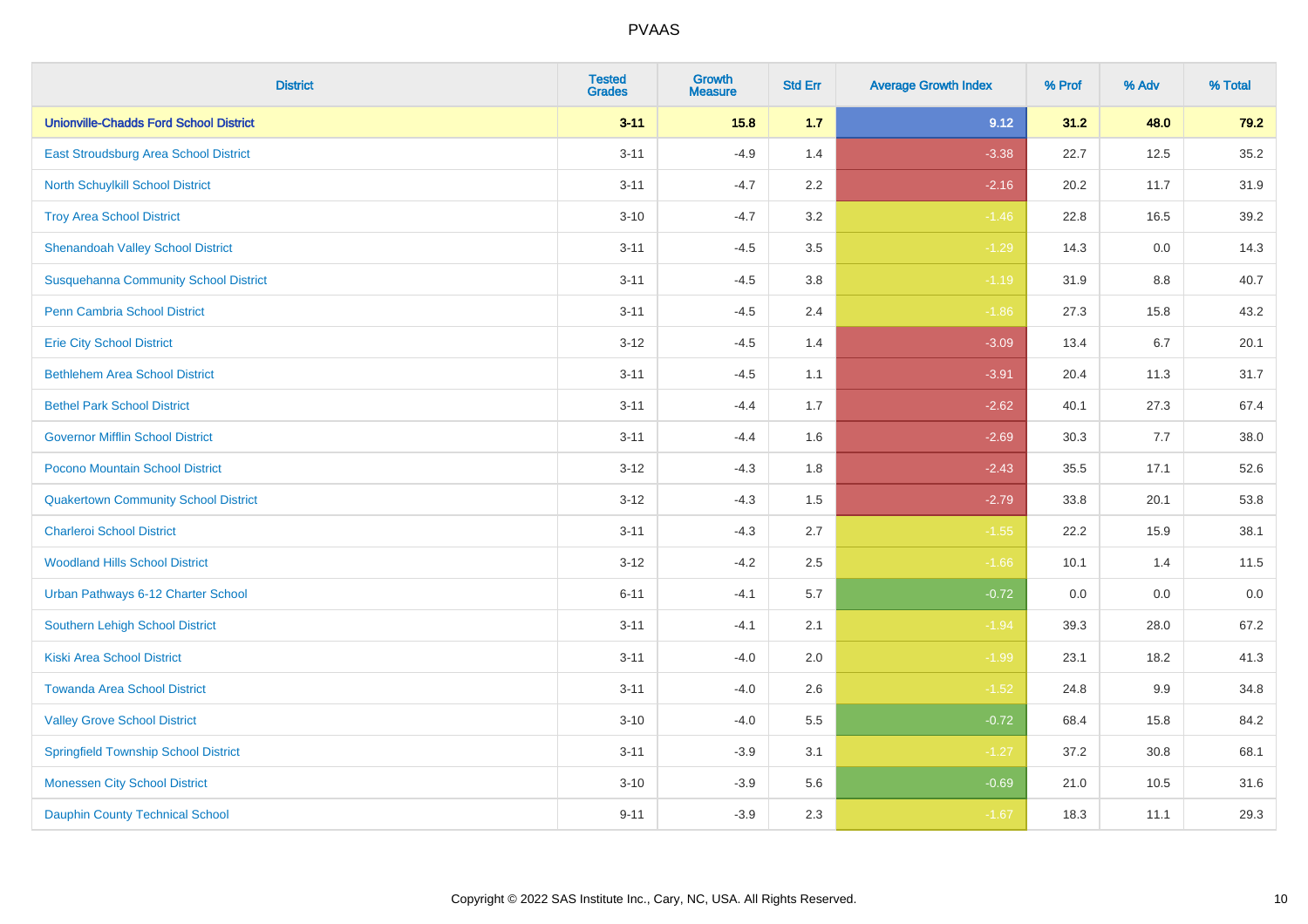| <b>District</b>                                         | <b>Tested</b><br><b>Grades</b> | Growth<br><b>Measure</b> | <b>Std Err</b> | <b>Average Growth Index</b> | % Prof | % Adv | % Total  |
|---------------------------------------------------------|--------------------------------|--------------------------|----------------|-----------------------------|--------|-------|----------|
| <b>Unionville-Chadds Ford School District</b>           | $3 - 11$                       | 15.8                     | 1.7            | 9.12                        | 31.2   | 48.0  | 79.2     |
| <b>Slippery Rock Area School District</b>               | $3 - 11$                       | $-3.8$                   | 2.5            | $-1.56$                     | 30.8   | 21.9  | 52.7     |
| <b>Universal Audenried Charter School</b>               | $9 - 11$                       | $-3.8$                   | 2.5            | $-1.53$                     | 3.0    | 0.5   | 3.5      |
| <b>Laurel Highlands School District</b>                 | $3 - 11$                       | $-3.8$                   | 2.3            | $-1.63$                     | 20.9   | 14.6  | 35.4     |
| <b>Franklin Area School District</b>                    | $3 - 11$                       | $-3.7$                   | 2.6            | $-1.43$                     | 30.5   | 5.9   | 36.4     |
| <b>Parkland School District</b>                         | $3 - 11$                       | $-3.7$                   | 1.2            | $-3.17$                     | 31.4   | 30.6  | 62.0     |
| <b>Chester-Upland School District</b>                   | $3 - 11$                       | $-3.6$                   | 2.6            | $-1.38$                     | 1.6    | 0.0   | 1.6      |
| <b>Sugar Valley Rural Charter School</b>                | $3 - 11$                       | $-3.6$                   | 3.7            | $-0.98$                     | 10.3   | 0.0   | 10.3     |
| Owen J Roberts School District                          | $3 - 11$                       | $-3.5$                   | 1.5            | $-2.27$                     | 36.8   | 24.4  | 61.2     |
| <b>Greater Johnstown School District</b>                | $3 - 11$                       | $-3.5$                   | 2.4            | $-1.45$                     | 10.3   | 1.3   | 11.5     |
| <b>Middletown Area School District</b>                  | $3 - 11$                       | $-3.4$                   | 2.4            | $-1.44$                     | 34.3   | 15.2  | 49.4     |
| <b>Propel Charter School-Montour</b>                    | $3 - 10$                       | $-3.4$                   | 3.6            | $-0.93$                     | 7.7    | 0.0   | 7.7      |
| <b>Mahanoy Area School District</b>                     | $3 - 10$                       | $-3.4$                   | 3.1            | $-1.07$                     | 21.4   | 8.6   | $30.0\,$ |
| <b>Crestwood School District</b>                        | $3 - 11$                       | $-3.4$                   | 2.2            | $-1.52$                     | 33.1   | 21.7  | 54.9     |
| Center For Student Learning Charter School At Pennsbury | $6 - 12$                       | $-3.3$                   | 6.0            | $-0.55$                     | 23.1   | 0.0   | 23.1     |
| <b>Roberto Clemente Charter School</b>                  | $3 - 12$                       | $-3.3$                   | 4.1            | $-0.79$                     | 22.7   | 4.6   | 27.3     |
| <b>Pleasant Valley School District</b>                  | $3 - 11$                       | $-3.3$                   | 1.8            | $-1.80$                     | 28.5   | 10.4  | 39.0     |
| <b>Twin Valley School District</b>                      | $3 - 12$                       | $-3.2$                   | 1.9            | $-1.68$                     | 38.8   | 19.8  | 58.6     |
| <b>Northwest Area School District</b>                   | $3 - 10$                       | $-3.2$                   | 3.3            | $-0.97$                     | 30.4   | 13.0  | 43.5     |
| <b>Susq-Cyber Charter School</b>                        | $9 - 11$                       | $-3.2$                   | 5.8            | $-0.54$                     | 23.8   | 4.8   | 28.6     |
| <b>Oxford Area School District</b>                      | $3 - 11$                       | $-3.1$                   | 1.8            | $-1.77$                     | 27.5   | 14.5  | 42.0     |
| <b>Reynolds School District</b>                         | $3 - 10$                       | $-3.0$                   | 3.5            | $-0.87$                     | 27.3   | 9.1   | 36.4     |
| <b>KIPP Dubois Charter School</b>                       | $9 - 10$                       | $-3.0$                   | 3.1            | $-0.95$                     | 10.0   | 0.0   | 10.0     |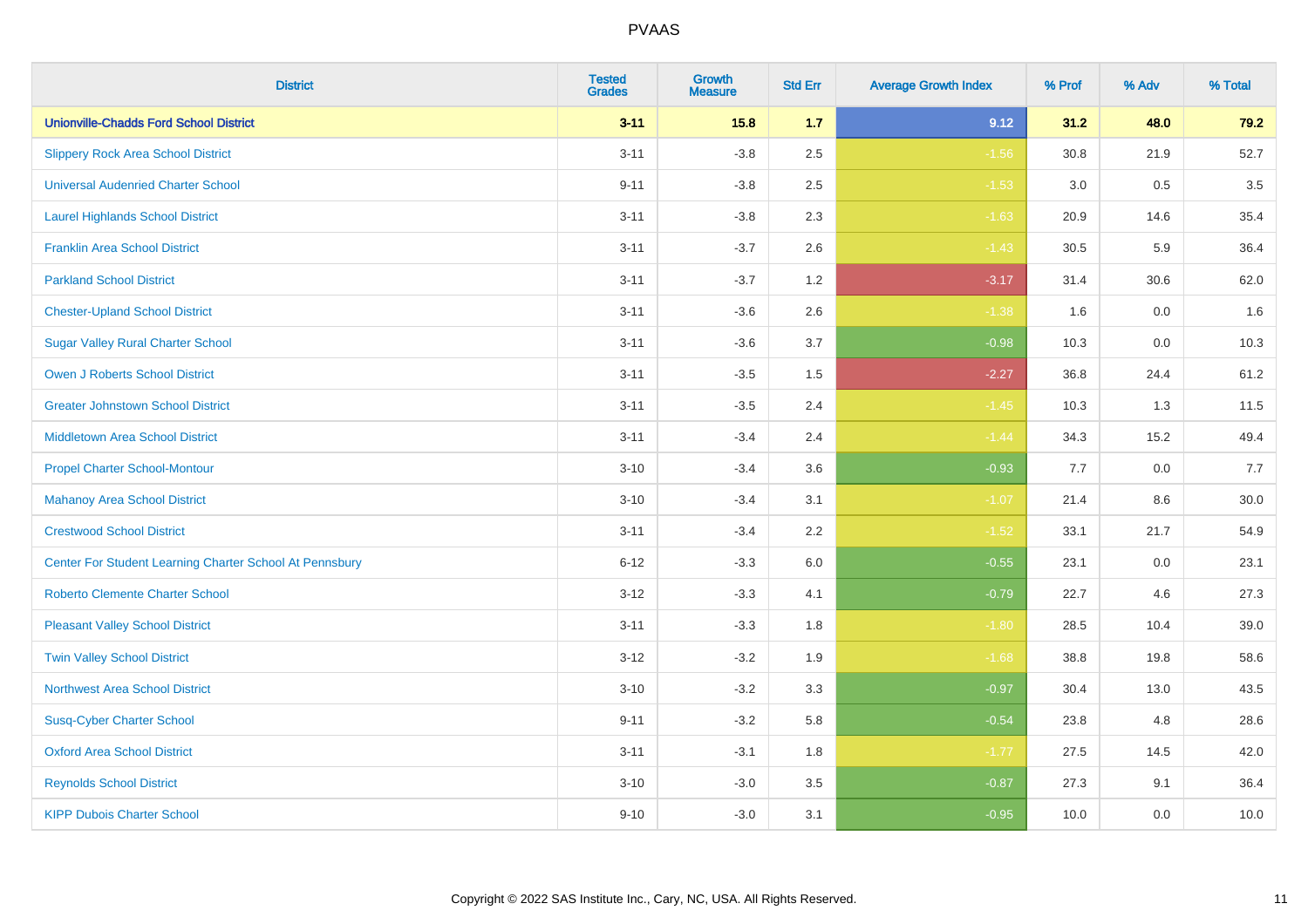| <b>District</b>                               | <b>Tested</b><br><b>Grades</b> | <b>Growth</b><br><b>Measure</b> | <b>Std Err</b> | <b>Average Growth Index</b> | % Prof | % Adv   | % Total |
|-----------------------------------------------|--------------------------------|---------------------------------|----------------|-----------------------------|--------|---------|---------|
| <b>Unionville-Chadds Ford School District</b> | $3 - 11$                       | 15.8                            | 1.7            | 9.12                        | 31.2   | 48.0    | 79.2    |
| <b>Northgate School District</b>              | $3 - 11$                       | $-3.0$                          | 3.4            | $-0.85$                     | 35.6   | $6.8\,$ | 42.4    |
| <b>Beaver Area School District</b>            | $3 - 10$                       | $-3.0$                          | 2.5            | $-1.16$                     | 25.8   | 27.8    | 53.6    |
| <b>Minersville Area School District</b>       | $3 - 11$                       | $-2.9$                          | 3.4            | $-0.86$                     | 27.4   | 9.7     | 37.1    |
| <b>Boyertown Area School District</b>         | $3 - 11$                       | $-2.9$                          | 1.4            | $-2.06$                     | 30.8   | 22.6    | 53.4    |
| <b>Bucks County Technical High School</b>     | $9 - 10$                       | $-2.9$                          | 2.2            | $-1.29$                     | 27.7   | 10.4    | 38.2    |
| <b>Rose Tree Media School District</b>        | $3 - 10$                       | $-2.8$                          | 2.1            | $-1.33$                     | 35.2   | 29.6    | 64.8    |
| <b>Carbondale Area School District</b>        | $3 - 10$                       | $-2.8$                          | 3.2            | $-0.87$                     | 27.5   | 2.9     | 30.4    |
| <b>Uniontown Area School District</b>         | $3 - 11$                       | $-2.8$                          | 3.1            | $-0.91$                     | 31.7   | 7.3     | 39.0    |
| <b>Dubois Area School District</b>            | $3 - 11$                       | $-2.8$                          | 2.0            | $-1.37$                     | 35.5   | 19.0    | 54.6    |
| <b>Tri-Valley School District</b>             | $3 - 10$                       | $-2.7$                          | 3.9            | $-0.69$                     | 31.0   | 9.5     | 40.5    |
| Hatboro-Horsham School District               | $3 - 11$                       | $-2.7$                          | 1.6            | $-1.65$                     | 27.9   | 17.9    | 45.8    |
| <b>Hollidaysburg Area School District</b>     | $3 - 11$                       | $-2.7$                          | 1.6            | $-1.64$                     | 32.6   | 15.2    | 47.8    |
| <b>Shamokin Area School District</b>          | $3 - 11$                       | $-2.6$                          | 2.5            | $-1.06$                     | 19.6   | 9.8     | 29.3    |
| <b>Nazareth Area School District</b>          | $3 - 11$                       | $-2.5$                          | 1.7            | $-1.53$                     | 29.2   | 24.6    | 53.8    |
| <b>Mount Union Area School District</b>       | $3 - 10$                       | $-2.5$                          | 2.8            | $-0.89$                     | 19.8   | 5.8     | 25.6    |
| Northwestern Lehigh School District           | $3 - 11$                       | $-2.4$                          | 2.1            | $-1.14$                     | 41.7   | 17.9    | 59.5    |
| <b>Wyomissing Area School District</b>        | $3 - 12$                       | $-2.4$                          | 2.6            | $-0.92$                     | 25.6   | 28.1    | 53.7    |
| <b>Southeastern Greene School District</b>    | $3 - 10$                       | $-2.3$                          | 4.4            | $-0.53$                     | 29.0   | 9.7     | 38.7    |
| <b>York Academy Regional Charter School</b>   | $3 - 11$                       | $-2.3$                          | 4.4            | $-0.52$                     | 23.5   | 2.0     | 25.5    |
| <b>Conneaut School District</b>               | $3 - 12$                       | $-2.3$                          | 2.6            | $-0.91$                     | 27.4   | 9.7     | 37.1    |
| Mastery Charter School - Shoemaker Campus     | $7 - 10$                       | $-2.3$                          | 2.8            | $-0.81$                     | 10.1   | 3.7     | 13.8    |
| Northern Bedford County School District       | $3 - 11$                       | $-2.3$                          | 3.3            | $-0.69$                     | 26.2   | 16.9    | 43.1    |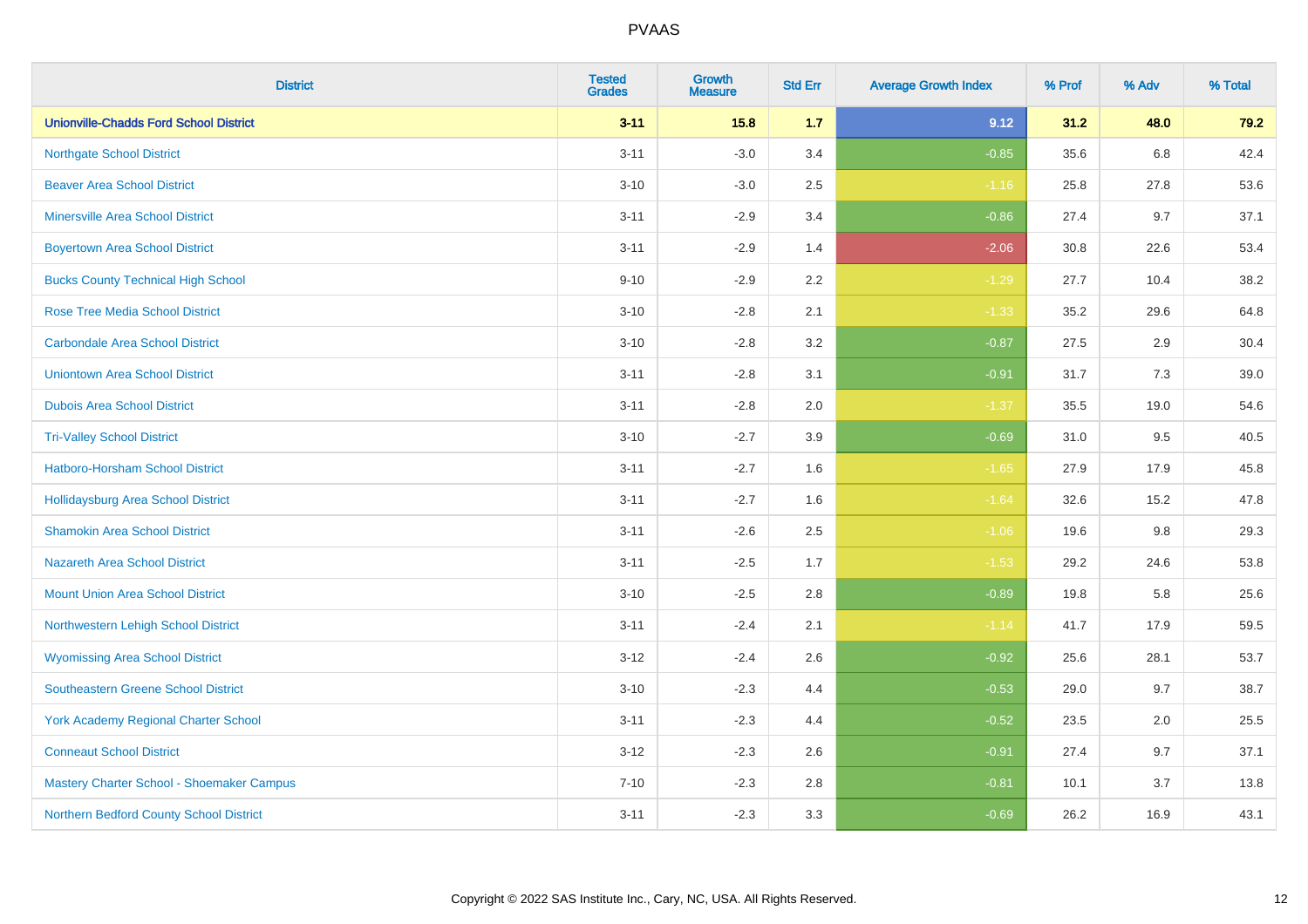| <b>District</b>                                   | <b>Tested</b><br><b>Grades</b> | <b>Growth</b><br><b>Measure</b> | <b>Std Err</b> | <b>Average Growth Index</b> | % Prof | % Adv   | % Total |
|---------------------------------------------------|--------------------------------|---------------------------------|----------------|-----------------------------|--------|---------|---------|
| <b>Unionville-Chadds Ford School District</b>     | $3 - 11$                       | 15.8                            | 1.7            | 9.12                        | 31.2   | 48.0    | 79.2    |
| <b>West Chester Area School District</b>          | $3 - 11$                       | $-2.1$                          | 1.2            | $-1.83$                     | 36.4   | 23.2    | 59.6    |
| New Brighton Area School District                 | $3 - 11$                       | $-2.1$                          | 3.2            | $-0.65$                     | 31.5   | 11.1    | 42.6    |
| Propel Charter School - Braddock Hills            | $3 - 11$                       | $-2.1$                          | 3.3            | $-0.63$                     | 4.8    | 3.2     | 8.1     |
| <b>Shaler Area School District</b>                | $3 - 11$                       | $-2.1$                          | 1.8            | $-1.18$                     | 32.0   | 13.0    | 45.0    |
| <b>Carlynton School District</b>                  | $3 - 11$                       | $-2.0$                          | 3.2            | $-0.62$                     | 27.9   | 5.2     | 33.1    |
| Penns Manor Area School District                  | $3 - 12$                       | $-1.9$                          | 3.5            | $-0.55$                     | 24.2   | $3.8\,$ | 28.0    |
| <b>Allegheny Valley School District</b>           | $3 - 11$                       | $-1.9$                          | 3.9            | $-0.48$                     | 31.8   | 11.4    | 43.2    |
| <b>Lakeview School District</b>                   | $3 - 11$                       | $-1.9$                          | 3.5            | $-0.53$                     | 41.5   | 12.3    | 53.8    |
| <b>Farrell Area School District</b>               | $3 - 11$                       | $-1.9$                          | 4.2            | $-0.44$                     | 9.3    | 11.6    | 20.9    |
| <b>Chichester School District</b>                 | $3 - 11$                       | $-1.8$                          | 4.2            | $-0.44$                     | 40.0   | 14.0    | 54.0    |
| <b>Bradford Area School District</b>              | $3 - 12$                       | $-1.8$                          | 2.3            | $-0.79$                     | 31.2   | 16.7    | 47.9    |
| <b>Forest Area School District</b>                | $3 - 11$                       | $-1.8$                          | 4.7            | $-0.37$                     | 18.9   | 15.1    | 34.0    |
| <b>Mastery Charter High School-Lenfest Campus</b> | $7 - 11$                       | $-1.8$                          | 5.8            | $-0.30$                     | 26.3   | 0.0     | 26.3    |
| <b>Albert Gallatin Area School District</b>       | $3 - 11$                       | $-1.7$                          | 2.3            | $-0.72$                     | 31.9   | 20.7    | 52.7    |
| <b>Clairton City School District</b>              | $3 - 11$                       | $-1.6$                          | 5.0            | $-0.32$                     | 3.8    | 0.5     | 4.4     |
| <b>Burrell School District</b>                    | $3 - 11$                       | $-1.5$                          | 3.3            | $-0.44$                     | 27.8   | 17.7    | 45.6    |
| <b>Clearfield Area School District</b>            | $3 - 10$                       | $-1.3$                          | 3.7            | $-0.34$                     | 43.9   | 24.6    | 68.4    |
| <b>Highlands School District</b>                  | $3 - 11$                       | $-1.3$                          | 2.3            | $-0.55$                     | 32.6   | 10.5    | 43.0    |
| <b>Bangor Area School District</b>                | $3 - 12$                       | $-1.2$                          | 2.0            | $-0.60$                     | 25.8   | 12.7    | 38.5    |
| <b>Forest City Regional School District</b>       | $3 - 12$                       | $-1.2$                          | 3.6            | $-0.33$                     | 26.5   | 8.2     | 34.7    |
| <b>Lebanon School District</b>                    | $3 - 11$                       | $-1.2$                          | 1.9            | $-0.63$                     | 15.2   | 6.4     | 21.6    |
| <b>Claysburg-Kimmel School District</b>           | $3 - 11$                       | $-1.2$                          | 5.2            | $-0.22$                     | 5.0    | 0.0     | $5.0\,$ |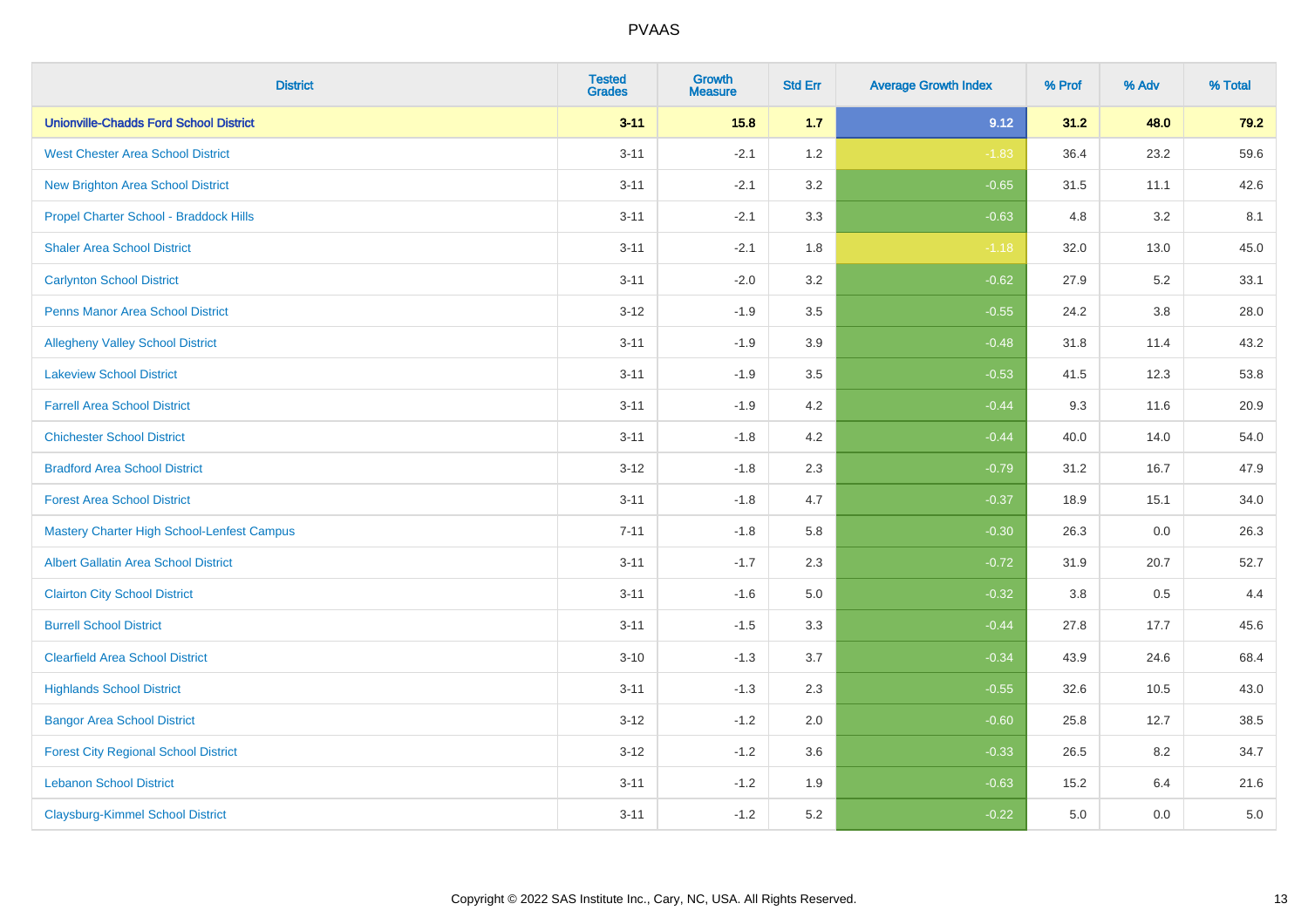| <b>District</b>                                | <b>Tested</b><br><b>Grades</b> | Growth<br><b>Measure</b> | <b>Std Err</b> | <b>Average Growth Index</b> | % Prof | % Adv | % Total |
|------------------------------------------------|--------------------------------|--------------------------|----------------|-----------------------------|--------|-------|---------|
| <b>Unionville-Chadds Ford School District</b>  | $3 - 11$                       | 15.8                     | 1.7            | 9.12                        | 31.2   | 48.0  | 79.2    |
| <b>Columbia Borough School District</b>        | $3 - 12$                       | $-1.1$                   | 3.6            | $-0.31$                     | 17.2   | 1.7   | 19.0    |
| <b>Ferndale Area School District</b>           | $3 - 10$                       | $-1.1$                   | 4.1            | $-0.27$                     | 21.0   | 7.9   | 29.0    |
| <b>Norwin School District</b>                  | $3 - 11$                       | $-1.1$                   | 1.6            | $-0.70$                     | 37.7   | 27.6  | 65.2    |
| <b>Evergreen Community Charter School</b>      | $6 - 11$                       | $-1.1$                   | 4.7            | $-0.23$                     | 34.6   | 26.9  | 61.5    |
| <b>Pine Grove Area School District</b>         | $3 - 11$                       | $-1.1$                   | 3.0            | $-0.36$                     | 29.5   | 14.3  | 43.8    |
| <b>Everett Area School District</b>            | $3 - 11$                       | $-1.1$                   | 3.1            | $-0.34$                     | 34.2   | 13.2  | 47.4    |
| <b>Schuylkill Valley School District</b>       | $3 - 11$                       | $-1.0$                   | 2.2            | $-0.47$                     | 29.8   | 20.2  | 50.0    |
| <b>Westmont Hilltop School District</b>        | $3 - 11$                       | $-1.0$                   | 2.8            | $-0.36$                     | 33.3   | 14.7  | 48.0    |
| <b>South Eastern School District</b>           | $3 - 11$                       | $-1.0$                   | 1.8            | $-0.55$                     | 36.4   | 17.1  | 53.5    |
| <b>Exeter Township School District</b>         | $3 - 11$                       | $-1.0$                   | 1.7            | $-0.58$                     | 27.2   | 15.6  | 42.8    |
| South Allegheny School District                | $3 - 11$                       | $-0.9$                   | 3.1            | $-0.30$                     | 23.8   | 2.5   | 26.2    |
| <b>Palmerton Area School District</b>          | $3 - 11$                       | $-0.9$                   | 2.7            | $-0.34$                     | 34.3   | 14.3  | 48.6    |
| <b>Blacklick Valley School District</b>        | $3 - 11$                       | $-0.9$                   | 3.9            | $-0.23$                     | 7.7    | 7.7   | 15.4    |
| <b>Cranberry Area School District</b>          | $3 - 12$                       | $-0.9$                   | 3.1            | $-0.29$                     | 25.5   | 9.7   | 35.2    |
| <b>MaST Community Charter School</b>           | $3 - 10$                       | $-0.9$                   | 2.5            | $-0.34$                     | 25.0   | 21.6  | 46.6    |
| <b>Lehigh Career &amp; Technical Institute</b> | $10 - 12$                      | $-0.7$                   | 6.3            | $-0.11$                     | 36.4   | 4.6   | 40.9    |
| Jeannette City School District                 | $3 - 11$                       | $-0.7$                   | 3.4            | $-0.20$                     | 26.8   | 4.1   | 30.9    |
| <b>Fort Cherry School District</b>             | $3 - 10$                       | $-0.7$                   | 3.1            | $-0.21$                     | 30.6   | 14.1  | 44.7    |
| Northern Lebanon School District               | $3 - 11$                       | $-0.7$                   | 2.3            | $-0.29$                     | 18.8   | 6.8   | 25.6    |
| South Side Area School District                | $3 - 11$                       | $-0.6$                   | 3.1            | $-0.19$                     | 24.0   | 28.0  | 52.0    |
| <b>Fairfield Area School District</b>          | $3 - 11$                       | $-0.5$                   | 3.6            | $-0.13$                     | 43.9   | 6.1   | 50.0    |
| <b>Portage Area School District</b>            | $3 - 10$                       | $-0.5$                   | 3.3            | $-0.14$                     | 27.0   | 20.6  | 47.6    |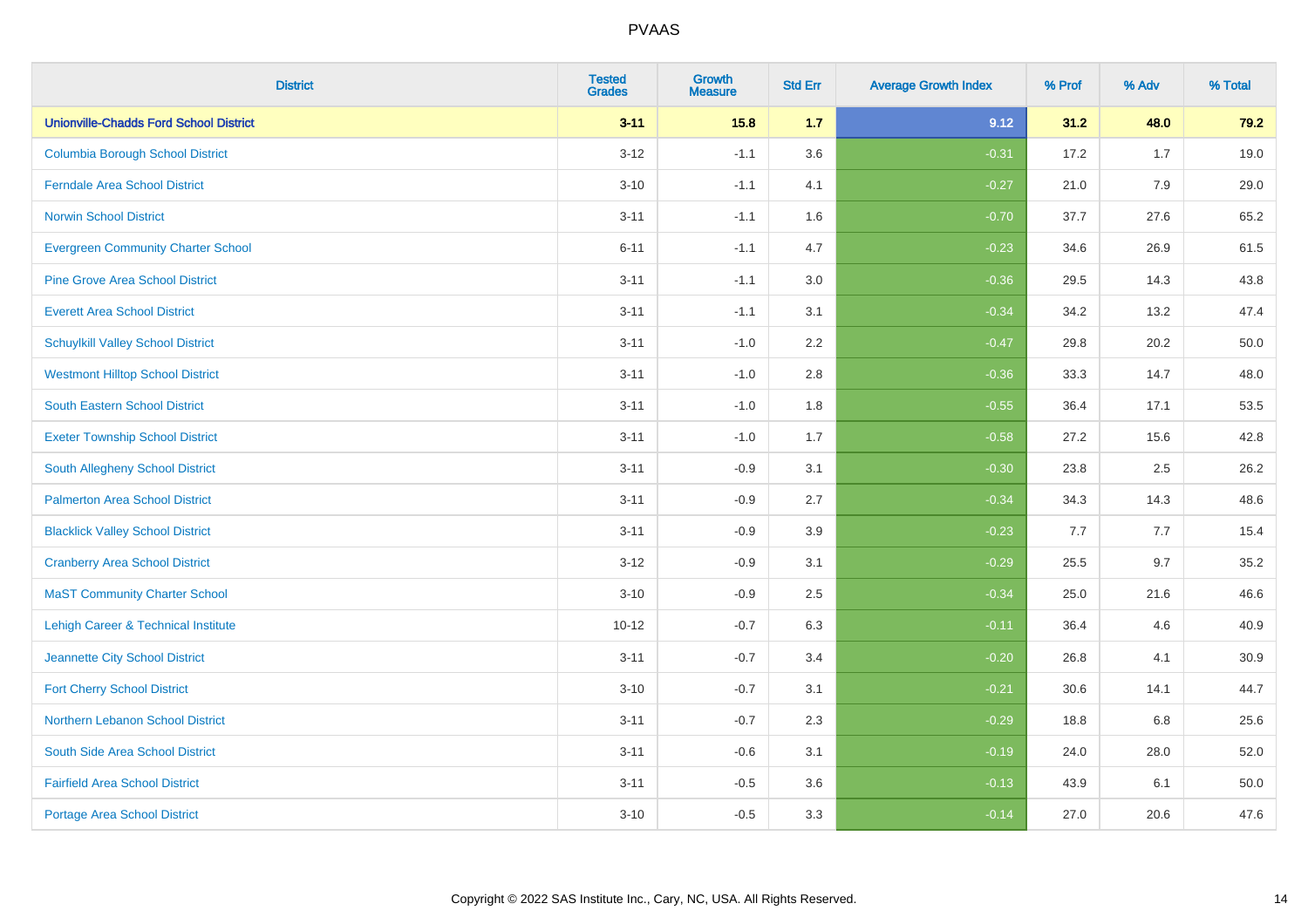| <b>District</b>                                  | <b>Tested</b><br><b>Grades</b> | <b>Growth</b><br><b>Measure</b> | <b>Std Err</b> | <b>Average Growth Index</b> | % Prof | % Adv | % Total |
|--------------------------------------------------|--------------------------------|---------------------------------|----------------|-----------------------------|--------|-------|---------|
| <b>Unionville-Chadds Ford School District</b>    | $3 - 11$                       | 15.8                            | 1.7            | 9.12                        | 31.2   | 48.0  | 79.2    |
| <b>Otto-Eldred School District</b>               | $3 - 11$                       | $-0.5$                          | $3.5\,$        | $-0.13$                     | 35.8   | 10.5  | 46.3    |
| <b>Brockway Area School District</b>             | $3 - 11$                       | $-0.4$                          | 3.5            | $-0.11$                     | 41.2   | 13.8  | 55.0    |
| <b>Central Greene School District</b>            | $3 - 11$                       | $-0.4$                          | 2.5            | $-0.15$                     | 27.8   | 14.8  | 42.6    |
| Northern Cambria School District                 | $3 - 11$                       | $-0.3$                          | 3.4            | $-0.09$                     | 26.5   | 1.2   | 27.7    |
| <b>Wilson Area School District</b>               | $3 - 11$                       | $-0.3$                          | 2.4            | $-0.12$                     | 35.4   | 14.6  | 50.0    |
| <b>Greencastle-Antrim School District</b>        | $3 - 11$                       | $-0.3$                          | 2.0            | $-0.14$                     | 30.9   | 22.2  | 53.1    |
| <b>Harrisburg City School District</b>           | $3 - 11$                       | $-0.2$                          | 2.0            | $-0.11$                     | 6.0    | 2.0   | 8.0     |
| <b>Freeport Area School District</b>             | $3 - 10$                       | $-0.2$                          | 2.1            | $-0.10$                     | 37.4   | 29.8  | 67.2    |
| Southern Tioga School District                   | $3 - 11$                       | $-0.1$                          | 2.8            | $-0.03$                     | 26.3   | 10.3  | 36.6    |
| <b>Warren County School District</b>             | $3 - 11$                       | $-0.1$                          | 1.6            | $-0.06$                     | 26.7   | 9.7   | 36.4    |
| <b>Penn Hills School District</b>                | $3 - 11$                       | 0.0                             | 2.4            | 0.02                        | 18.4   | 7.1   | 25.6    |
| Altoona Area School District                     | $3-12$                         | 0.1                             | 1.5            | 0.07                        | 29.0   | 13.8  | 42.8    |
| Community Academy Of Philadelphia Charter School | $3 - 11$                       | 0.1                             | 2.6            | 0.06                        | 9.7    | 2.6   | 12.4    |
| <b>Garnet Valley School District</b>             | $3 - 10$                       | 0.2                             | 1.7            | 0.13                        | 34.9   | 26.4  | 61.3    |
| <b>Central Columbia School District</b>          | $3 - 12$                       | 0.3                             | 2.3            | 0.12                        | 25.4   | 37.6  | 63.0    |
| <b>Ridley School District</b>                    | $3 - 12$                       | 0.3                             | 1.6            | 0.21                        | 32.0   | 10.7  | 42.6    |
| <b>Shippensburg Area School District</b>         | $3 - 11$                       | 0.5                             | 1.8            | 0.26                        | 23.5   | 22.8  | 46.3    |
| <b>Wilson School District</b>                    | $3 - 12$                       | 0.5                             | 1.5            | 0.32                        | 30.4   | 25.5  | 55.9    |
| Pennsylvania Cyber Charter School                | $3 - 11$                       | 0.6                             | 1.5            | 0.37                        | 20.8   | 8.1   | 28.9    |
| <b>Hamburg Area School District</b>              | $3 - 11$                       | 0.6                             | 2.4            | 0.25                        | 28.0   | 15.5  | 43.6    |
| <b>New Foundations Charter School</b>            | $3 - 11$                       | 0.6                             | 2.2            | 0.29                        | 22.4   | 4.0   | 26.4    |
| <b>Tech Freire Charter School</b>                | $9 - 11$                       | 0.7                             | 2.5            | 0.27                        | 3.6    | 0.0   | 3.6     |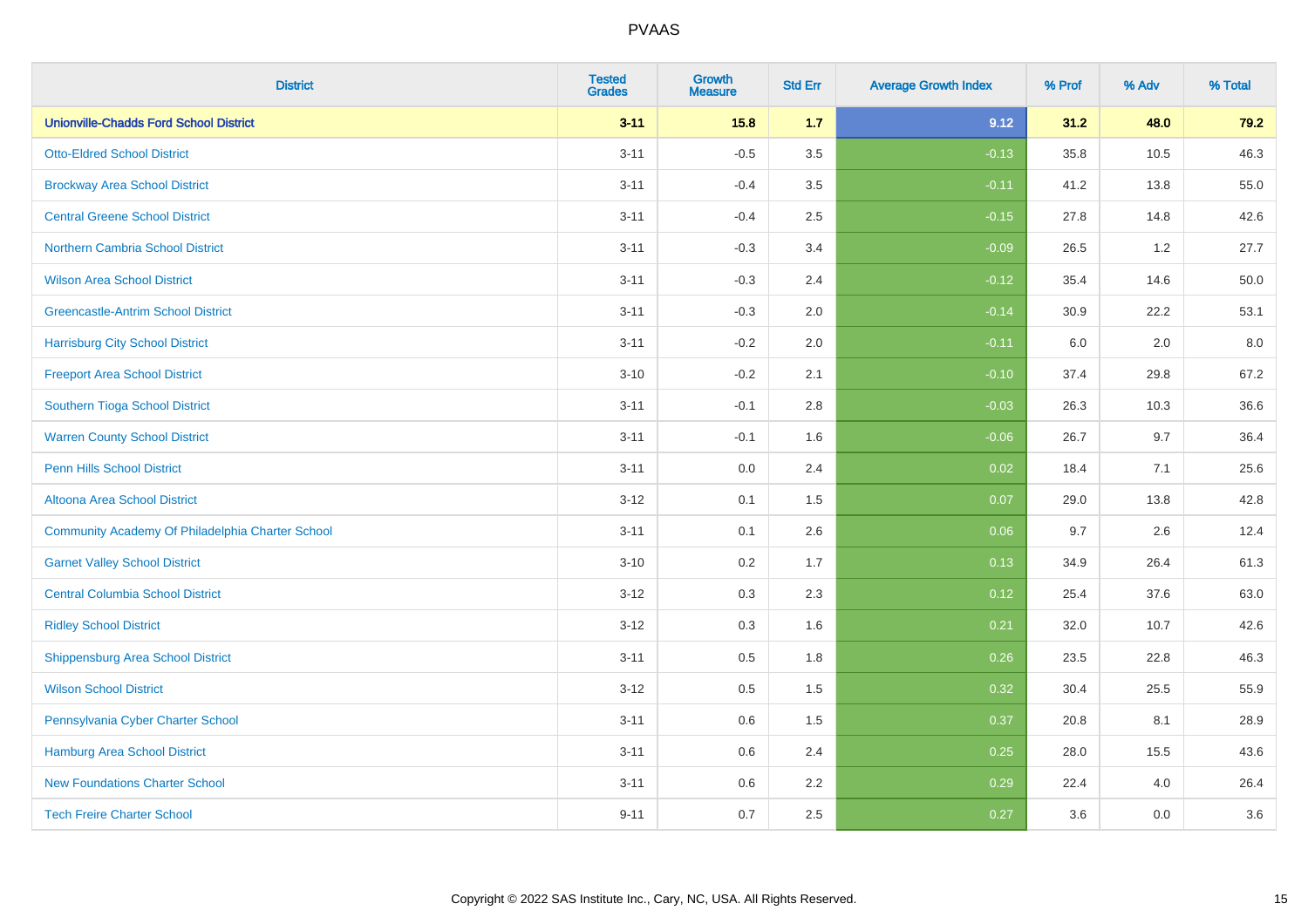| <b>District</b>                                    | <b>Tested</b><br><b>Grades</b> | <b>Growth</b><br><b>Measure</b> | <b>Std Err</b> | <b>Average Growth Index</b> | % Prof | % Adv | % Total |
|----------------------------------------------------|--------------------------------|---------------------------------|----------------|-----------------------------|--------|-------|---------|
| <b>Unionville-Chadds Ford School District</b>      | $3 - 11$                       | 15.8                            | 1.7            | 9.12                        | 31.2   | 48.0  | 79.2    |
| <b>Jersey Shore Area School District</b>           | $3 - 11$                       | 0.7                             | 2.5            | 0.27                        | 39.3   | 13.6  | 52.9    |
| <b>Seneca Valley School District</b>               | $3 - 11$                       | 0.8                             | 1.4            | 0.54                        | 40.6   | 25.2  | 65.8    |
| <b>Marion Center Area School District</b>          | $3 - 10$                       | 0.8                             | 2.9            | 0.27                        | 23.3   | 11.1  | 34.4    |
| <b>Hopewell Area School District</b>               | $3 - 11$                       | 0.8                             | 2.6            | 0.31                        | 34.5   | 12.4  | 46.9    |
| <b>Tidioute Community Charter School</b>           | $3 - 11$                       | 0.8                             | 4.4            | 0.19                        | 18.1   | 6.9   | 25.0    |
| Daniel Boone Area School District                  | $3 - 12$                       | 0.9                             | 1.9            | 0.46                        | 28.9   | 22.0  | 51.0    |
| <b>Abington School District</b>                    | $3 - 10$                       | 0.9                             | 1.6            | 0.57                        | 29.7   | 28.7  | 58.4    |
| <b>Upper Adams School District</b>                 | $3 - 11$                       | 0.9                             | 2.5            | 0.37                        | 33.0   | 17.0  | 50.0    |
| South Williamsport Area School District            | $3 - 10$                       | 0.9                             | 3.1            | 0.31                        | 38.4   | 11.6  | 50.0    |
| <b>Bensalem Township School District</b>           | $3 - 11$                       | 1.0                             | 1.6            | 0.63                        | 24.3   | 10.7  | 34.9    |
| <b>Tulpehocken Area School District</b>            | $3-12$                         | 1.0                             | 4.9            | 0.20                        | 11.5   | 23.1  | 34.6    |
| <b>Wattsburg Area School District</b>              | $3 - 11$                       | 1.0                             | 2.7            | 0.36                        | 20.4   | 12.4  | 32.7    |
| <b>Annville-Cleona School District</b>             | $3 - 12$                       | 1.1                             | 2.4            | 0.45                        | 34.8   | 13.6  | 48.5    |
| <b>Upper Moreland Township School District</b>     | $3 - 11$                       | 1.1                             | 2.0            | 0.56                        | 24.8   | 26.6  | 51.3    |
| <b>North Star School District</b>                  | $3 - 11$                       | 1.1                             | 3.3            | 0.34                        | 26.2   | 20.0  | 46.2    |
| Philadelphia Electrical & Tech Charter High School | $10 - 10$                      | $1.2\,$                         | 2.6            | 0.45                        | 0.9    | 0.0   | 0.9     |
| <b>Springfield School District</b>                 | $3 - 11$                       | 1.2                             | 1.7            | 0.69                        | 31.8   | 25.2  | 56.9    |
| <b>Penn-Delco School District</b>                  | $3 - 11$                       | 1.3                             | 1.8            | 0.75                        | 26.5   | 12.6  | 39.1    |
| <b>Brentwood Borough School District</b>           | $3 - 11$                       | 1.3                             | 3.0            | 0.44                        | 20.2   | 16.0  | 36.2    |
| <b>MaST Community Charter School II</b>            | $3 - 10$                       | 1.4                             | 3.0            | 0.45                        | 16.1   | 4.6   | 20.7    |
| <b>Oley Valley School District</b>                 | $3 - 11$                       | 1.4                             | 2.4            | 0.56                        | 37.4   | 23.9  | 61.4    |
| <b>Reach Cyber Charter School</b>                  | $3 - 11$                       | 1.4                             | 3.6            | 0.40                        | 32.9   | 15.2  | 48.1    |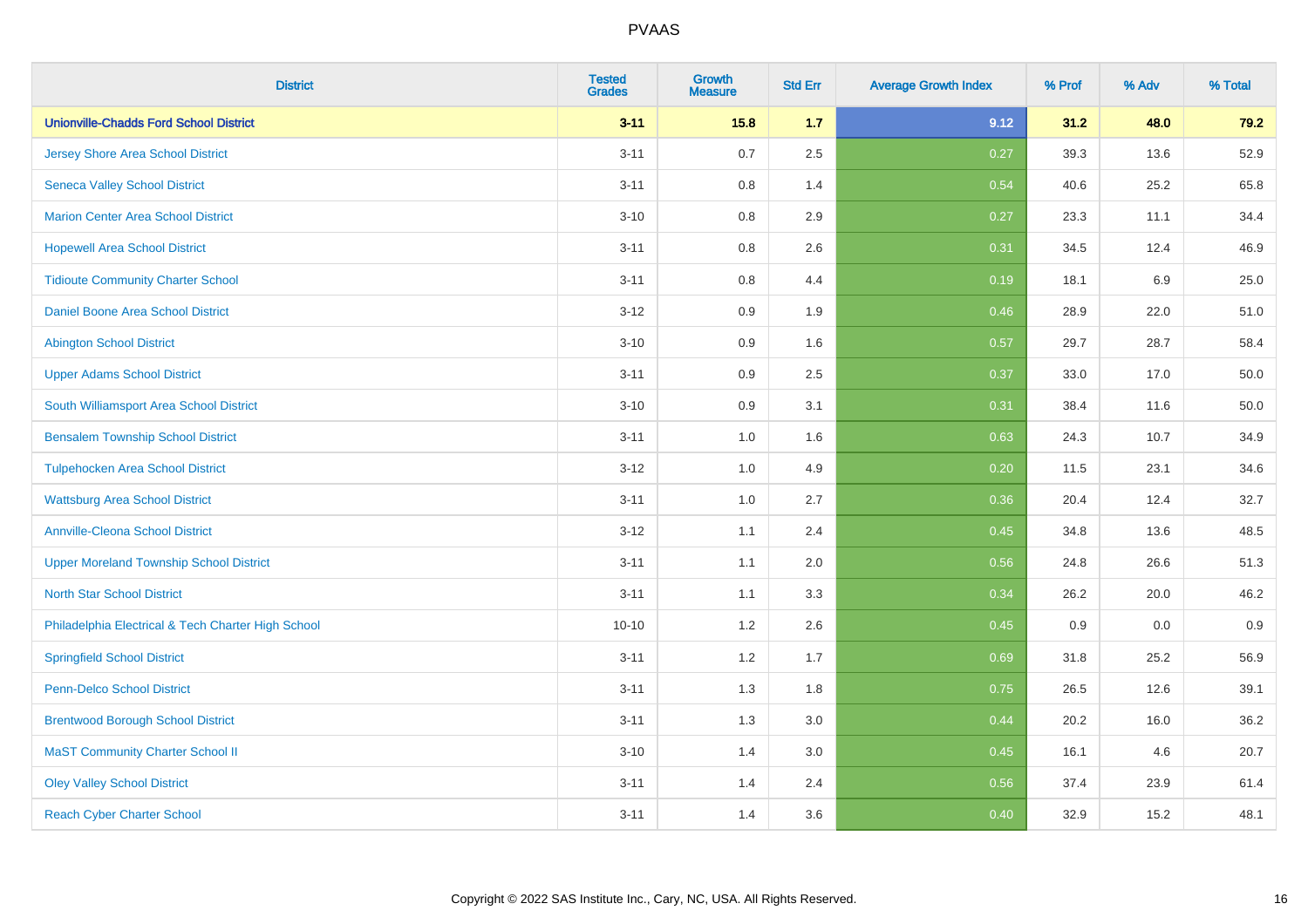| <b>District</b>                               | <b>Tested</b><br><b>Grades</b> | <b>Growth</b><br><b>Measure</b> | <b>Std Err</b> | <b>Average Growth Index</b> | % Prof | % Adv | % Total |
|-----------------------------------------------|--------------------------------|---------------------------------|----------------|-----------------------------|--------|-------|---------|
| <b>Unionville-Chadds Ford School District</b> | $3 - 11$                       | 15.8                            | 1.7            | 9.12                        | 31.2   | 48.0  | 79.2    |
| <b>Tunkhannock Area School District</b>       | $3 - 11$                       | 1.4                             | 2.0            | 0.71                        | 29.8   | 18.1  | 47.9    |
| <b>Haverford Township School District</b>     | $3 - 11$                       | 1.4                             | 1.4            | 1.05                        | 36.7   | 26.3  | 63.0    |
| <b>Centennial School District</b>             | $3 - 10$                       | 1.5                             | 1.5            | 0.98                        | 23.6   | 12.4  | 36.0    |
| <b>Moon Area School District</b>              | $3 - 11$                       | 1.5                             | 1.8            | 0.86                        | 34.5   | 25.5  | 60.0    |
| Avella Area School District                   | $3 - 12$                       | 1.6                             | 4.7            | 0.34                        | 34.8   | 7.2   | 42.0    |
| <b>Juniata Valley School District</b>         | $3 - 11$                       | 1.6                             | 3.2            | 0.51                        | 23.1   | 9.4   | 32.5    |
| Shenango Area School District                 | $3 - 11$                       | 1.7                             | 3.2            | 0.52                        | 41.4   | 13.8  | 55.3    |
| <b>Lewisburg Area School District</b>         | $3 - 11$                       | 1.7                             | 2.4            | 0.72                        | 35.9   | 35.9  | 71.8    |
| <b>Forest Hills School District</b>           | $3 - 11$                       | 1.8                             | 2.5            | 0.71                        | 28.8   | 10.3  | 39.1    |
| West Jefferson Hills School District          | $3 - 11$                       | 1.9                             | 1.9            | 0.99                        | 34.8   | 27.3  | 62.1    |
| <b>Pottstown School District</b>              | $3 - 12$                       | 2.0                             | 2.2            | 0.88                        | 19.4   | 6.2   | 25.6    |
| <b>Blackhawk School District</b>              | $3 - 11$                       | 2.0                             | 2.3            | 0.87                        | 34.6   | 20.7  | 55.3    |
| <b>Bethlehem-Center School District</b>       | $3 - 10$                       | 2.1                             | 3.5            | 0.59                        | 32.3   | 4.6   | 36.9    |
| Esperanza Academy Charter School              | $4 - 11$                       | 2.1                             | 2.1            | 1.01                        | 14.2   | 3.6   | 17.8    |
| <b>Upper Dublin School District</b>           | $3 - 12$                       | 2.1                             | 1.8            | 1.19                        | 34.7   | 30.0  | 64.7    |
| <b>Solanco School District</b>                | $3 - 11$                       | 2.2                             | 1.8            | 1.18                        | 27.2   | 15.0  | 42.3    |
| <b>Mercer Area School District</b>            | $3 - 11$                       | 2.2                             | 3.1            | 0.70                        | 24.4   | 11.8  | 36.2    |
| <b>Belmont Charter School</b>                 | $3 - 10$                       | 2.2                             | 3.4            | 0.64                        | 5.3    | 1.8   | $7.0$   |
| <b>West Shore School District</b>             | $3 - 12$                       | 2.2                             | 1.3            | 1.68                        | 31.8   | 15.2  | 47.1    |
| Mt Lebanon School District                    | $3 - 11$                       | 2.4                             | 1.3            | 1.79                        | 39.3   | 37.4  | 76.8    |
| <b>Conestoga Valley School District</b>       | $3 - 11$                       | 2.4                             | 1.7            | 1.43                        | 35.0   | 23.5  | 58.5    |
| <b>South Western School District</b>          | $3 - 12$                       | 2.5                             | 1.7            | 1.48                        | 36.2   | 19.7  | 55.9    |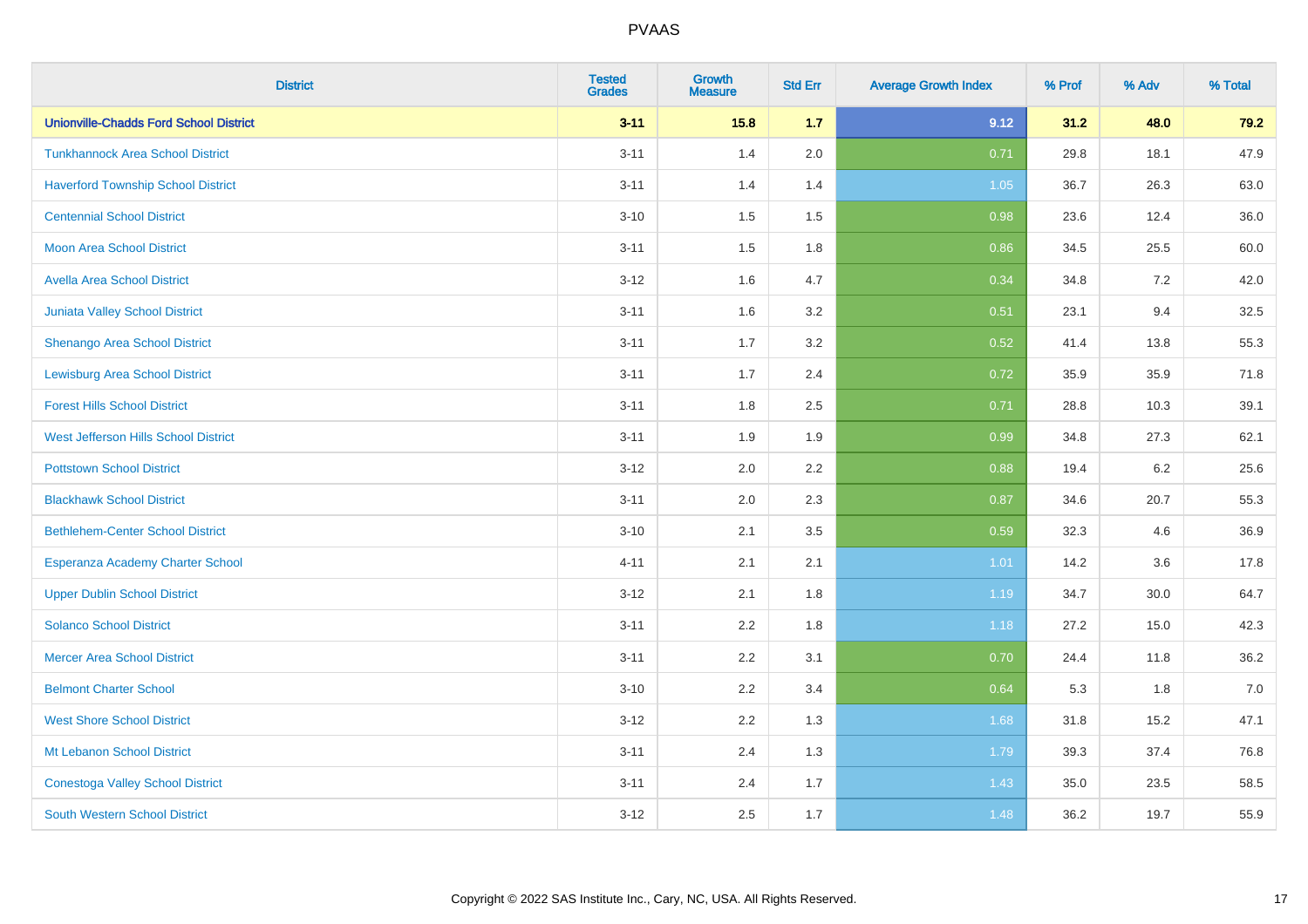| <b>District</b>                                 | <b>Tested</b><br><b>Grades</b> | <b>Growth</b><br><b>Measure</b> | <b>Std Err</b> | <b>Average Growth Index</b> | % Prof | % Adv | % Total |
|-------------------------------------------------|--------------------------------|---------------------------------|----------------|-----------------------------|--------|-------|---------|
| <b>Unionville-Chadds Ford School District</b>   | $3 - 11$                       | 15.8                            | 1.7            | 9.12                        | 31.2   | 48.0  | 79.2    |
| <b>Bermudian Springs School District</b>        | $3 - 11$                       | 2.5                             | 2.4            | $1.05$                      | 31.8   | 23.5  | 55.3    |
| <b>Sullivan County School District</b>          | $3 - 10$                       | 2.5                             | 4.3            | 0.58                        | 43.6   | 7.7   | 51.3    |
| <b>Union School District</b>                    | $3 - 12$                       | 2.5                             | 3.7            | 0.69                        | 17.9   | 10.4  | 28.4    |
| <b>School Lane Charter School</b>               | $3 - 11$                       | 2.6                             | 3.6            | 0.72                        | 23.1   | 18.7  | 41.8    |
| <b>Williams Valley School District</b>          | $3 - 11$                       | 2.6                             | 3.7            | 0.69                        | 17.0   | 5.1   | 22.0    |
| <b>Austin Area School District</b>              | $3 - 11$                       | 2.6                             | 6.0            | 0.43                        | 25.0   | 18.8  | 43.8    |
| <b>Athens Area School District</b>              | $3 - 11$                       | 2.6                             | 2.3            | 1.11                        | 34.9   | 12.3  | 47.3    |
| <b>Perkiomen Valley School District</b>         | $3 - 11$                       | 2.7                             | 1.5            | 1.83                        | 35.0   | 25.3  | 60.3    |
| Mastery Charter School - Pickett Campus         | $6 - 10$                       | 2.7                             | 4.2            | 0.65                        | 20.6   | 0.0   | 20.6    |
| <b>Eastern Lancaster County School District</b> | $3 - 12$                       | 2.9                             | 3.2            | 0.91                        | 35.2   | 36.4  | 71.6    |
| <b>Ringgold School District</b>                 | $3 - 11$                       | 2.9                             | 2.2            | 1.32                        | 23.8   | 13.3  | 37.1    |
| <b>Penn-Trafford School District</b>            | $3 - 11$                       | 2.9                             | 1.8            | 1.68                        | 46.3   | 26.2  | 72.5    |
| <b>Waynesboro Area School District</b>          | $3 - 12$                       | 3.0                             | 1.8            | 1.67                        | 26.0   | 23.5  | 49.5    |
| <b>Gateway School District</b>                  | $3 - 11$                       | 3.1                             | 2.0            | 1.55                        | 35.7   | 18.5  | 54.2    |
| Northampton Area School District                | $3 - 11$                       | 3.2                             | 1.5            | 2.05                        | 29.8   | 17.9  | 47.7    |
| <b>Clarion Area School District</b>             | $3 - 11$                       | 3.2                             | 3.7            | 0.88                        | 31.7   | 13.3  | 45.0    |
| North Clarion County School District            | $3 - 12$                       | 3.4                             | 4.1            | 0.83                        | 45.0   | 18.8  | 63.8    |
| <b>Fort Leboeuf School District</b>             | $3 - 11$                       | 3.5                             | 2.2            | 1.58                        | 32.0   | 16.8  | 48.8    |
| <b>Bellwood-Antis School District</b>           | $3 - 10$                       | 3.5                             | 2.8            | 1.24                        | 40.9   | 19.4  | 60.2    |
| <b>Keystone Central School District</b>         | $3 - 11$                       | 3.6                             | 1.8            | 2.04                        | 27.1   | 14.6  | 41.8    |
| <b>Western Wayne School District</b>            | $3 - 11$                       | 3.6                             | 2.6            | 1.39                        | 30.8   | 16.2  | 47.0    |
| <b>Midd-West School District</b>                | $3 - 11$                       | 3.6                             | 2.6            | 1.42                        | 28.6   | 25.0  | 53.6    |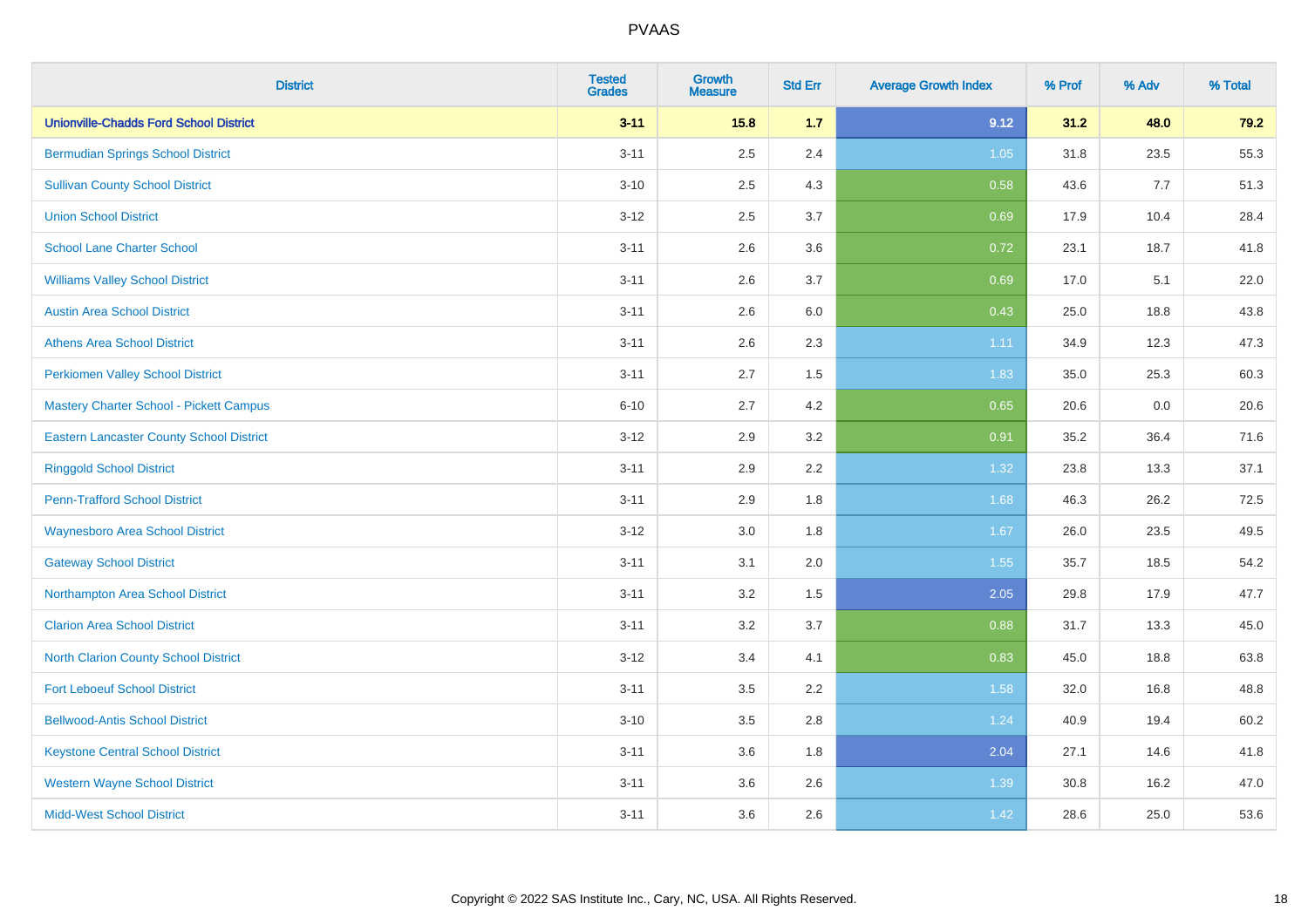| <b>District</b>                                    | <b>Tested</b><br><b>Grades</b> | <b>Growth</b><br><b>Measure</b> | <b>Std Err</b> | <b>Average Growth Index</b> | % Prof | % Adv | % Total |
|----------------------------------------------------|--------------------------------|---------------------------------|----------------|-----------------------------|--------|-------|---------|
| <b>Unionville-Chadds Ford School District</b>      | $3 - 11$                       | 15.8                            | 1.7            | 9.12                        | 31.2   | 48.0  | 79.2    |
| <b>Sharpsville Area School District</b>            | $3 - 11$                       | 3.8                             | 3.7            | 1.04                        | 41.1   | 23.2  | 64.3    |
| <b>Newport School District</b>                     | $3 - 12$                       | 3.8                             | 3.3            | 1.17                        | 38.8   | 10.4  | 49.2    |
| Northeastern York School District                  | $3 - 11$                       | 3.8                             | 1.8            | 2.11                        | 32.7   | 21.0  | 53.7    |
| <b>Spring Grove Area School District</b>           | $3 - 11$                       | 3.9                             | 2.0            | 1.90                        | 30.0   | 23.0  | 53.0    |
| Susquehanna Township School District               | $3 - 12$                       | 3.9                             | 2.7            | 1.45                        | 19.0   | 13.1  | 32.0    |
| <b>Southeast Delco School District</b>             | $3 - 10$                       | 3.9                             | 3.5            | 1.12                        | 18.6   | 3.4   | 22.0    |
| <b>Brownsville Area School District</b>            | $3 - 12$                       | 3.9                             | 3.8            | 1.04                        | 22.0   | 8.5   | 30.5    |
| <b>Chestnut Ridge School District</b>              | $3 - 12$                       | 4.0                             | 2.9            | 1.38                        | 33.2   | 11.0  | 44.2    |
| <b>Eastern Lebanon County School District</b>      | $3 - 11$                       | 4.0                             | 2.1            | 1.89                        | 23.5   | 11.5  | 35.0    |
| Philipsburg-Osceola Area School District           | $3 - 11$                       | 4.1                             | 3.0            | 1.37                        | 22.5   | 16.2  | 38.8    |
| <b>Commonwealth Charter Academy Charter School</b> | $3 - 10$                       | 4.2                             | 1.6            | 2.68                        | 27.0   | 15.6  | 42.5    |
| <b>Bloomsburg Area School District</b>             | $3 - 10$                       | 4.3                             | 3.4            | 1.26                        | 36.5   | 20.6  | 57.1    |
| <b>Purchase Line School District</b>               | $3 - 12$                       | 4.3                             | 3.3            | 1.30                        | 32.3   | 9.0   | 41.4    |
| <b>Reading School District</b>                     | $3 - 11$                       | 4.3                             | 1.2            | 3.71                        | 16.8   | 6.0   | 22.8    |
| South Middleton School District                    | $3 - 11$                       | 4.4                             | 2.2            | 1.95                        | 31.1   | 16.4  | 47.5    |
| <b>Downingtown Area School District</b>            | $3 - 11$                       | 4.4                             | 1.1            | 4.06                        | 30.1   | 32.0  | 62.2    |
| Pennsylvania Virtual Charter School                | $3 - 11$                       | 4.4                             | 3.4            | 1.31                        | 29.8   | 21.2  | 51.0    |
| <b>Red Lion Area School District</b>               | $3 - 11$                       | 4.5                             | 1.9            | 2.31                        | 32.3   | 21.5  | 53.8    |
| <b>Mckeesport Area School District</b>             | $3 - 12$                       | 4.6                             | 2.2            | 2.14                        | 21.1   | 4.4   | 25.5    |
| <b>Central Valley School District</b>              | $3 - 10$                       | 4.7                             | 2.6            | 1.83                        | 37.8   | 18.5  | 56.3    |
| East Pennsboro Area School District                | $3 - 11$                       | 4.8                             | 2.1            | 2.26                        | 36.8   | 16.9  | 53.7    |
| <b>Conemaugh Township Area School District</b>     | $3 - 12$                       | 4.8                             | 3.5            | 1.39                        | 30.9   | 27.8  | 58.8    |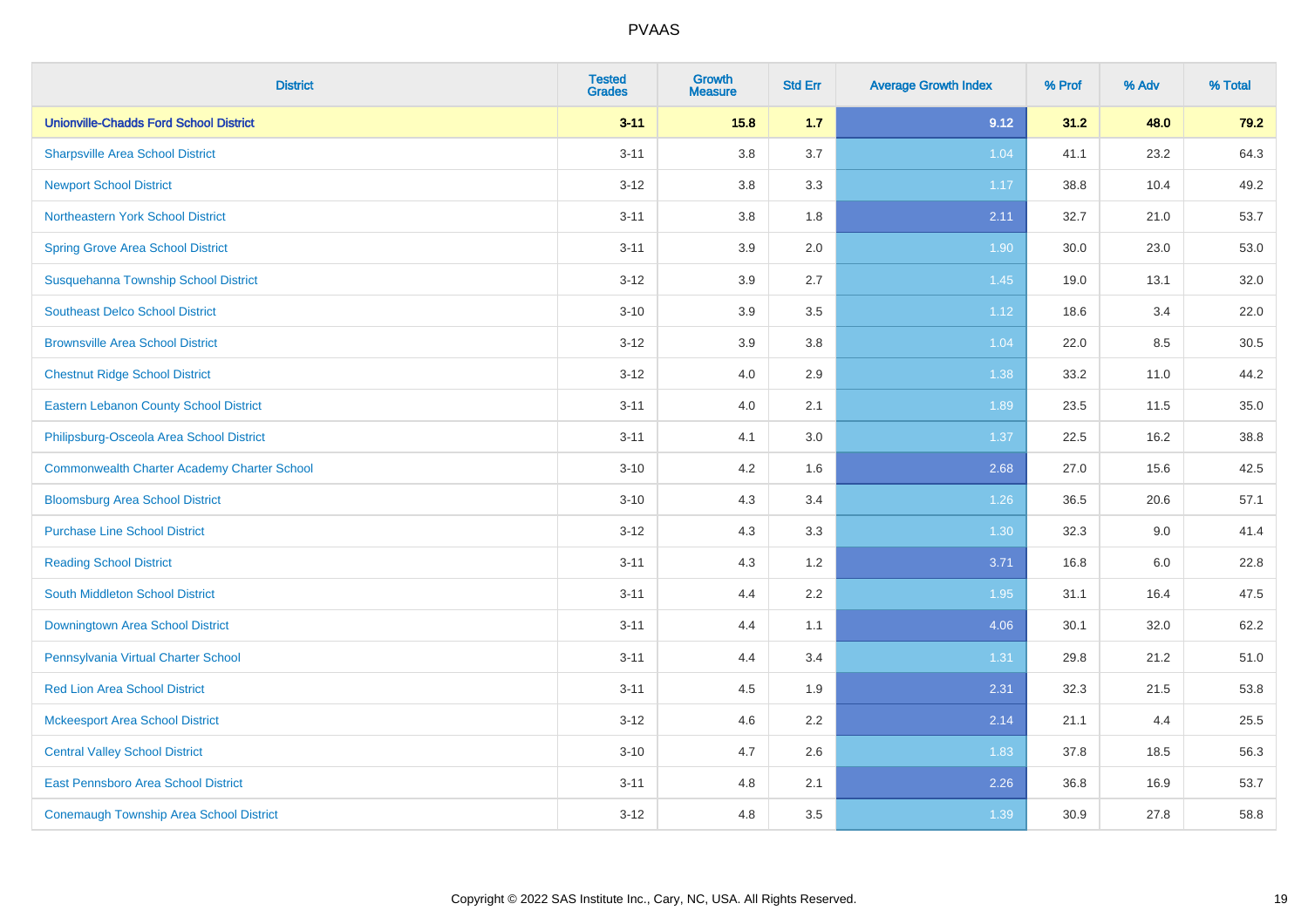| <b>District</b>                                | <b>Tested</b><br><b>Grades</b> | <b>Growth</b><br><b>Measure</b> | <b>Std Err</b> | <b>Average Growth Index</b> | % Prof | % Adv | % Total |
|------------------------------------------------|--------------------------------|---------------------------------|----------------|-----------------------------|--------|-------|---------|
| <b>Unionville-Chadds Ford School District</b>  | $3 - 11$                       | 15.8                            | 1.7            | 9.12                        | 31.2   | 48.0  | 79.2    |
| <b>Wallingford-Swarthmore School District</b>  | $3 - 10$                       | 5.0                             | 2.2            | 2.25                        | 33.3   | 37.1  | 70.4    |
| Johnsonburg Area School District               | $3 - 11$                       | 5.0                             | 3.9            | 1.27                        | 35.5   | 11.8  | 47.4    |
| Aspira Bilingual Cyber Charter School          | $3 - 11$                       | 5.1                             | 5.8            | 0.87                        | 4.8    | 0.0   | 4.8     |
| Hope For Hyndman Charter School                | $3 - 11$                       | 5.1                             | 5.8            | 0.88                        | 14.3   | 7.1   | 21.4    |
| <b>Lower Dauphin School District</b>           | $3 - 11$                       | 5.3                             | 1.8            | 3.03                        | 30.6   | 26.8  | 57.5    |
| <b>Great Valley School District</b>            | $3 - 11$                       | 5.4                             | 2.0            | 2.77                        | 33.8   | 33.5  | 67.3    |
| <b>Galeton Area School District</b>            | $3 - 11$                       | 5.4                             | 5.4            | 1.01                        | 33.3   | 22.2  | 55.6    |
| <b>Pennsbury School District</b>               | $3 - 11$                       | 5.6                             | 1.3            | 4.38                        | 37.7   | 27.7  | 65.4    |
| <b>Crawford Central School District</b>        | $3 - 11$                       | 5.7                             | 2.1            | 2.71                        | 26.4   | 15.8  | 42.1    |
| <b>Wyalusing Area School District</b>          | $3 - 12$                       | 5.7                             | 3.2            | 1.78                        | 38.6   | 12.9  | 51.4    |
| <b>Upper Perkiomen School District</b>         | $3 - 11$                       | 5.7                             | 1.9            | 3.04                        | 25.4   | 19.9  | 45.4    |
| <b>Sayre Area School District</b>              | $3 - 11$                       | 5.8                             | 3.2            | 1.81                        | 30.3   | 21.0  | 51.3    |
| <b>Smethport Area School District</b>          | $3 - 12$                       | 5.8                             | 3.8            | 1.52                        | 24.6   | 20.0  | 44.6    |
| <b>Brandywine Heights Area School District</b> | $3 - 11$                       | 5.8                             | 2.6            | 2.27                        | 27.7   | 28.6  | 56.2    |
| <b>Halifax Area School District</b>            | $3 - 11$                       | 5.8                             | 3.5            | 1.64                        | 32.1   | 18.9  | 50.9    |
| <b>Salisbury Township School District</b>      | $3 - 11$                       | 5.8                             | 3.6            | 1.62                        | 24.4   | 12.6  | 37.0    |
| Huntingdon Area School District                | $3 - 11$                       | 5.8                             | 2.6            | 2.28                        | 27.8   | 17.4  | 45.2    |
| <b>Donegal School District</b>                 | $3 - 12$                       | 5.9                             | 2.2            | 2.72                        | 34.1   | 23.1  | 57.2    |
| Saint Marys Area School District               | $3 - 11$                       | 6.0                             | 2.2            | 2.69                        | 35.4   | 18.3  | 53.7    |
| South Fayette Township School District         | $3 - 11$                       | 6.0                             | 1.8            | 3.33                        | 32.2   | 38.3  | 70.5    |
| <b>Hazleton Area School District</b>           | $3 - 11$                       | 6.0                             | 1.6            | 3.85                        | 20.5   | 9.0   | 29.5    |
| <b>Penncrest School District</b>               | $3 - 11$                       | 6.0                             | 1.9            | 3.24                        | 31.1   | 16.9  | 48.0    |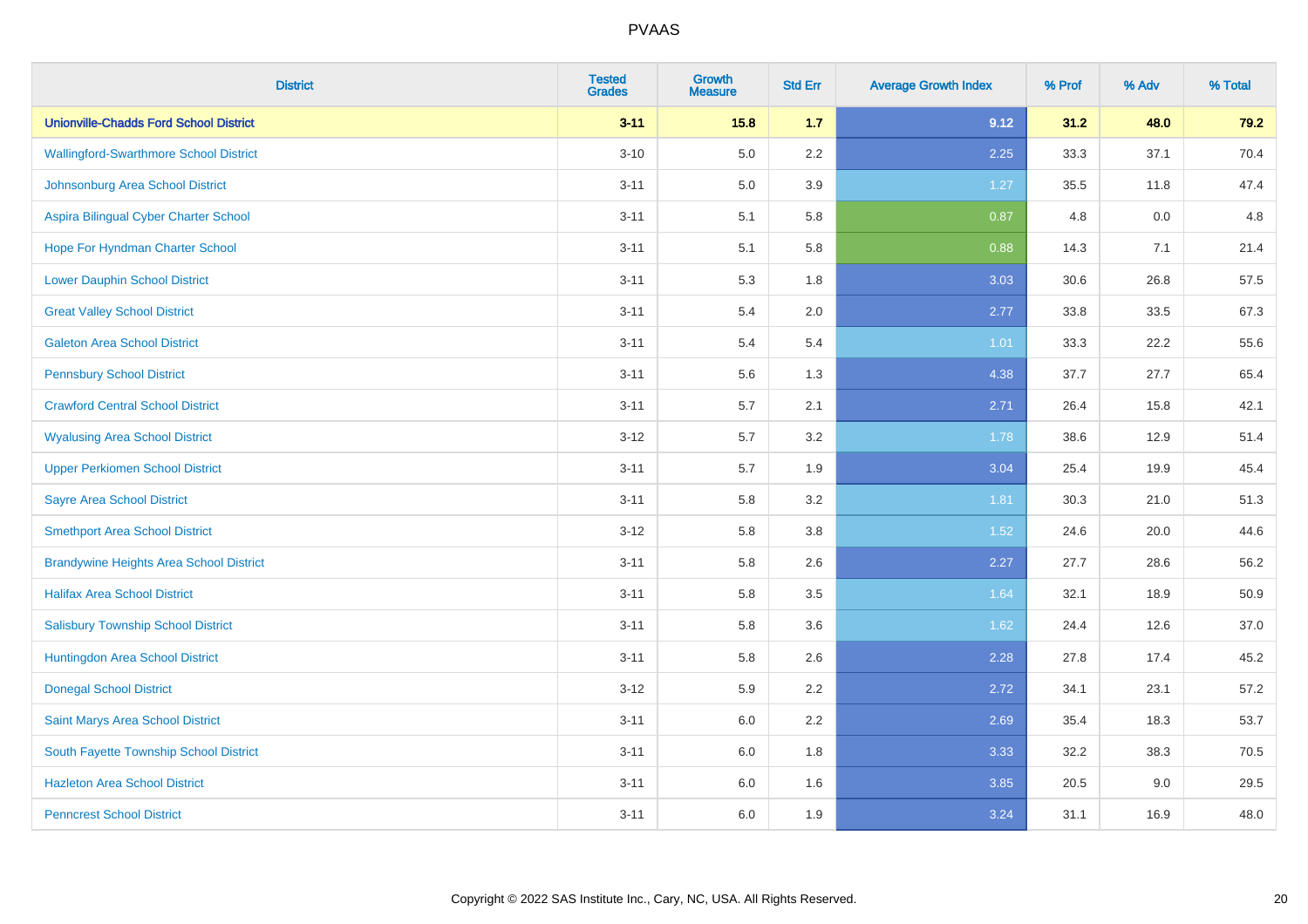| <b>District</b>                                | <b>Tested</b><br><b>Grades</b> | <b>Growth</b><br><b>Measure</b> | <b>Std Err</b> | <b>Average Growth Index</b> | % Prof | % Adv   | % Total |
|------------------------------------------------|--------------------------------|---------------------------------|----------------|-----------------------------|--------|---------|---------|
| <b>Unionville-Chadds Ford School District</b>  | $3 - 11$                       | 15.8                            | 1.7            | 9.12                        | 31.2   | 48.0    | 79.2    |
| Multicultural Academy Charter School           | $9 - 11$                       | 6.0                             | 3.4            | 1.77                        | 12.3   | $0.0\,$ | 12.3    |
| Northern Lehigh School District                | $3 - 12$                       | 6.1                             | 2.5            | 2.42                        | 21.4   | 18.0    | 39.3    |
| South Butler County School District            | $3 - 10$                       | 6.3                             | 2.2            | 2.80                        | 37.8   | 19.2    | 57.0    |
| <b>United School District</b>                  | $3 - 11$                       | 6.3                             | 3.3            | 1.89                        | 38.8   | 16.3    | 55.0    |
| <b>Easton Area School District</b>             | $3 - 12$                       | 6.3                             | 1.3            | 4.91                        | 24.1   | 13.0    | 37.1    |
| <b>Bedford Area School District</b>            | $3 - 11$                       | 6.4                             | 2.4            | 2.68                        | 31.0   | 20.6    | 51.6    |
| People For People Charter School               | $3 - 12$                       | 6.4                             | 5.6            | 1.15                        | 2.4    | 0.0     | 2.4     |
| <b>Tamaqua Area School District</b>            | $3 - 12$                       | 6.5                             | 2.4            | 2.72                        | 34.3   | 17.5    | 51.8    |
| <b>Port Allegany School District</b>           | $3 - 11$                       | 6.5                             | 3.7            | 1.74                        | 26.4   | 11.3    | 37.7    |
| 21st Century Cyber Charter School              | $6 - 12$                       | 6.6                             | 2.1            | 3.16                        | 29.0   | 21.8    | 50.8    |
| <b>Mars Area School District</b>               | $3 - 10$                       | 6.6                             | 1.9            | 3.45                        | 36.7   | 32.4    | 69.1    |
| <b>Mastery Charter School - Hardy Williams</b> | $3 - 11$                       | 6.6                             | 3.0            | 2.21                        | 24.7   | $1.2$   | 25.9    |
| <b>Bellefonte Area School District</b>         | $3 - 11$                       | 6.7                             | 2.0            | 3.34                        | 28.8   | 21.5    | 50.2    |
| <b>Abington Heights School District</b>        | $3 - 11$                       | 6.7                             | 1.7            | 4.00                        | 33.8   | 31.7    | 65.5    |
| Pennsylvania Distance Learning Charter School  | $3-12$                         | 6.8                             | 3.4            | 1.99                        | 19.8   | $6.2\,$ | 25.9    |
| <b>Northern Potter School District</b>         | $3-12$                         | 6.8                             | 4.6            | 1.48                        | 30.6   | 11.1    | 41.7    |
| Northern Tioga School District                 | $3 - 12$                       | 6.8                             | 2.6            | 2.64                        | 25.0   | 16.9    | 41.9    |
| <b>Brookville Area School District</b>         | $3 - 11$                       | 6.8                             | 3.1            | 2.19                        | 46.1   | 14.6    | 60.7    |
| Ephrata Area School District                   | $3 - 11$                       | 6.8                             | 1.7            | 4.08                        | 31.6   | 17.1    | 48.8    |
| <b>Muncy School District</b>                   | $3 - 11$                       | 6.9                             | 3.3            | 2.12                        | 37.6   | 18.8    | 56.4    |
| <b>William Penn School District</b>            | $3 - 12$                       | 7.0                             | 1.9            | 3.61                        | 14.0   | 7.2     | 21.3    |
| <b>Bentworth School District</b>               | $3 - 11$                       | 7.0                             | 3.0            | 2.36                        | 26.6   | 17.0    | 43.6    |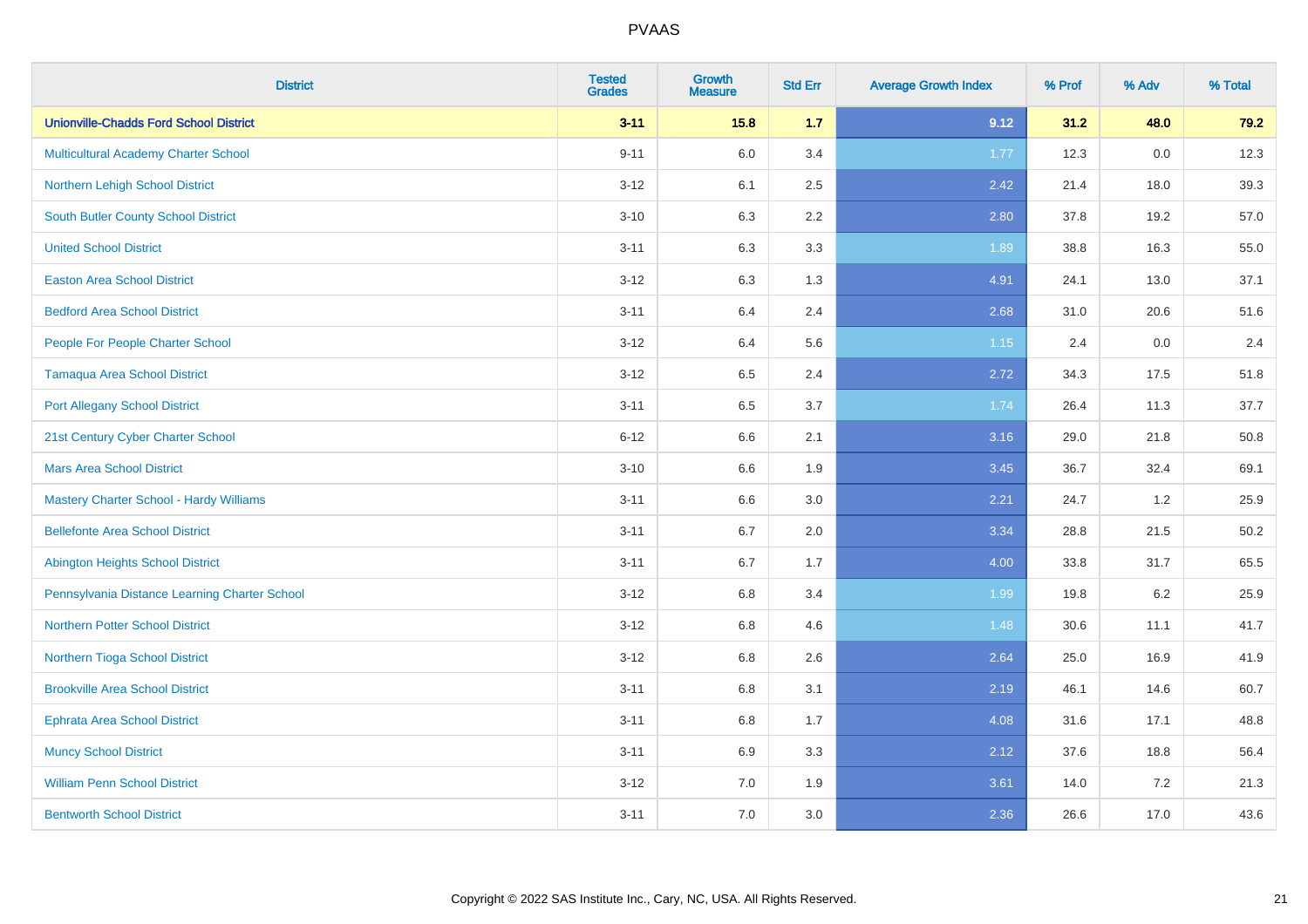| <b>District</b>                               | <b>Tested</b><br><b>Grades</b> | <b>Growth</b><br><b>Measure</b> | <b>Std Err</b> | <b>Average Growth Index</b> | % Prof | % Adv | % Total |
|-----------------------------------------------|--------------------------------|---------------------------------|----------------|-----------------------------|--------|-------|---------|
| <b>Unionville-Chadds Ford School District</b> | $3 - 11$                       | 15.8                            | 1.7            | 9.12                        | 31.2   | 48.0  | 79.2    |
| Leechburg Area School District                | $3 - 11$                       | 7.0                             | 3.9            | 1.79                        | 37.7   | 4.9   | 42.6    |
| <b>Penn Manor School District</b>             | $3 - 11$                       | 7.1                             | 1.5            | 4.82                        | 26.7   | 20.5  | 47.2    |
| <b>Elizabethtown Area School District</b>     | $3 - 12$                       | 7.1                             | 1.7            | 4.19                        | 36.4   | 27.6  | 64.0    |
| <b>Esperanza Cyber Charter School</b>         | $3 - 11$                       | 7.1                             | 6.1            | $1.15$                      | 8.8    | 2.9   | 11.8    |
| <b>Conrad Weiser Area School District</b>     | $3 - 11$                       | 7.1                             | 2.1            | 3.34                        | 28.2   | 14.4  | 42.6    |
| Dr Robert Ketterer Charter School Inc         | $6 - 12$                       | 7.1                             | 4.3            | 1.66                        | 7.3    | 1.7   | 9.0     |
| <b>Dover Area School District</b>             | $3 - 12$                       | 7.1                             | 1.9            | 3.78                        | 33.0   | 18.7  | 51.7    |
| <b>Phoenixville Area School District</b>      | $3 - 11$                       | 7.3                             | 1.8            | 3.96                        | 32.3   | 27.6  | 59.8    |
| <b>York Suburban School District</b>          | $3 - 11$                       | 7.4                             | 2.1            | 3.55                        | 24.9   | 31.2  | 56.1    |
| <b>Pennridge School District</b>              | $3 - 10$                       | 7.4                             | 1.5            | 5.10                        | 32.0   | 27.6  | 59.6    |
| <b>Hampton Township School District</b>       | $3 - 11$                       | 7.4                             | 2.0            | 3.79                        | 37.9   | 39.2  | 77.0    |
| <b>Radnor Township School District</b>        | $3 - 12$                       | 7.5                             | 1.9            | 4.03                        | 33.0   | 38.3  | 71.3    |
| <b>Stroudsburg Area School District</b>       | $3 - 11$                       | 7.5                             | 1.6            | 4.70                        | 30.4   | 18.3  | 48.7    |
| <b>Bald Eagle Area School District</b>        | $3 - 11$                       | 7.6                             | 2.5            | 3.00                        | 31.6   | 15.6  | 47.3    |
| <b>Conewago Valley School District</b>        | $3 - 12$                       | 7.6                             | 1.7            | 4.46                        | 41.3   | 19.4  | 60.6    |
| <b>Avon Grove School District</b>             | $3 - 10$                       | 7.6                             | 1.4            | 5.29                        | 33.7   | 33.2  | 67.0    |
| <b>Juniata County School District</b>         | $3 - 12$                       | 7.7                             | 2.0            | 3.81                        | 22.9   | 18.9  | 41.8    |
| <b>Palisades School District</b>              | $3 - 11$                       | 7.7                             | 2.9            | 2.66                        | 27.8   | 20.3  | 48.1    |
| <b>Keystone School District</b>               | $3 - 11$                       | 7.8                             | 5.7            | 1.37                        | 35.0   | 45.0  | 80.0    |
| <b>Glendale School District</b>               | $3 - 10$                       | 7.9                             | $3.5\,$        | 2.25                        | 42.6   | 9.3   | 51.8    |
| <b>Mastery Charter School - Thomas Campus</b> | $3 - 10$                       | 7.9                             | 5.7            | 1.39                        | 12.5   | 0.0   | 12.5    |
| Pennsylvania Leadership Charter School        | $3 - 11$                       | 8.0                             | 1.9            | 4.22                        | 33.1   | 27.8  | 60.9    |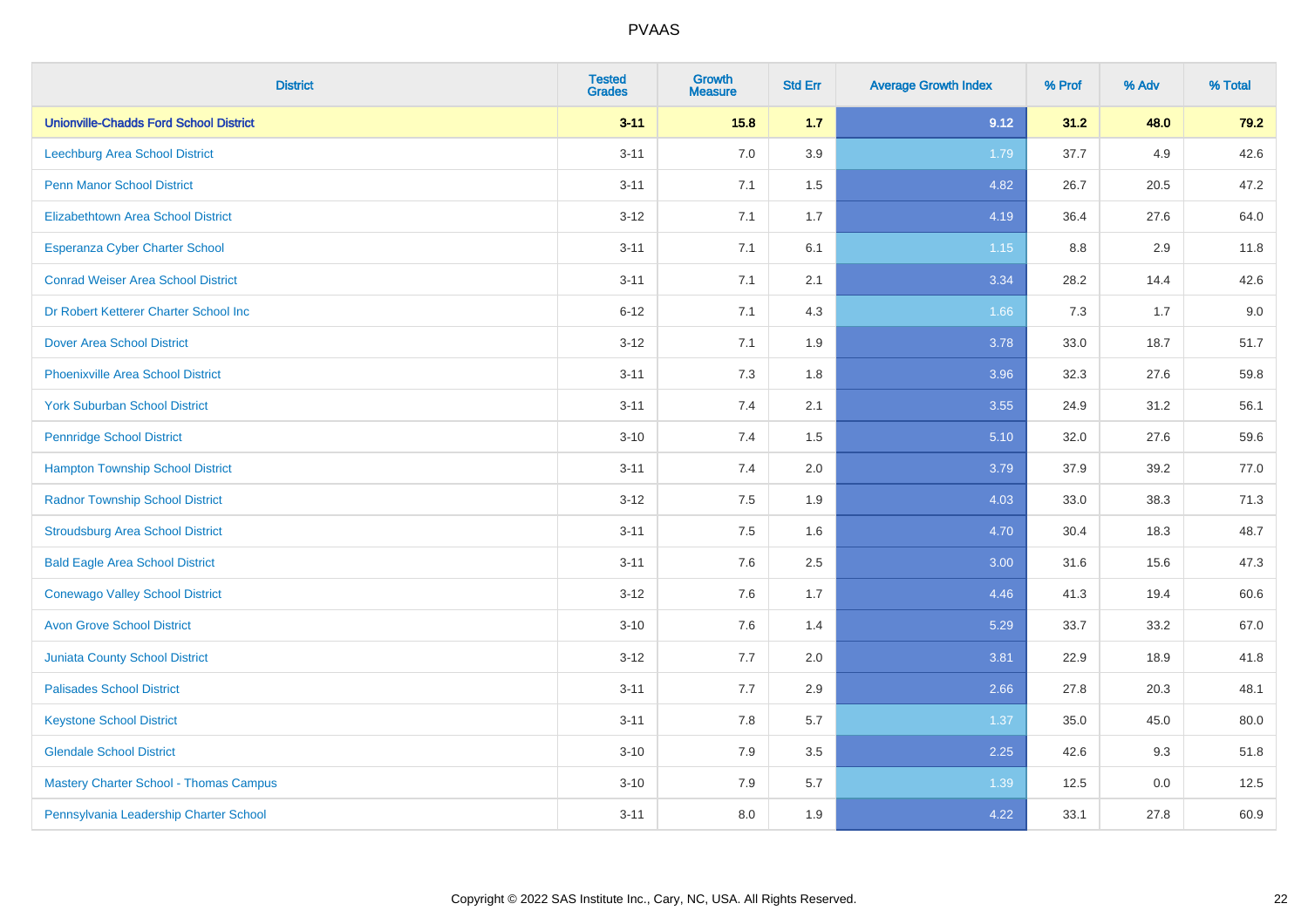| <b>District</b>                                | <b>Tested</b><br><b>Grades</b> | <b>Growth</b><br><b>Measure</b> | <b>Std Err</b> | <b>Average Growth Index</b> | % Prof | % Adv | % Total |
|------------------------------------------------|--------------------------------|---------------------------------|----------------|-----------------------------|--------|-------|---------|
| <b>Unionville-Chadds Ford School District</b>  | $3 - 11$                       | 15.8                            | 1.7            | 9.12                        | 31.2   | 48.0  | 79.2    |
| <b>Dallas School District</b>                  | $3 - 11$                       | 8.1                             | 2.1            | 3.87                        | 32.4   | 22.4  | 54.8    |
| <b>Benton Area School District</b>             | $3 - 10$                       | 8.1                             | 4.0            | 2.01                        | 35.7   | 28.6  | 64.3    |
| <b>Cornwall-Lebanon School District</b>        | $3 - 11$                       | 8.2                             | 1.6            | 5.24                        | 28.0   | 20.5  | 48.6    |
| <b>Blue Ridge School District</b>              | $3 - 11$                       | 8.3                             | 3.7            | 2.24                        | 29.6   | 9.3   | 38.9    |
| <b>Fairview School District</b>                | $3 - 11$                       | 8.3                             | 2.4            | 3.43                        | 41.9   | 34.9  | 76.7    |
| <b>Canton Area School District</b>             | $3 - 11$                       | 8.4                             | 2.9            | 2.92                        | 13.8   | 23.0  | 36.8    |
| Northern York County School District           | $3 - 11$                       | 8.4                             | 1.8            | 4.63                        | 24.3   | 23.1  | 47.4    |
| <b>Neshaminy School District</b>               | $3 - 11$                       | 8.6                             | 1.3            | 6.56                        | 31.3   | 23.9  | 55.2    |
| Oil City Area School District                  | $3 - 11$                       | 8.6                             | 2.4            | 3.56                        | 29.1   | 13.1  | 42.2    |
| <b>West Allegheny School District</b>          | $3-12$                         | 8.6                             | 2.0            | 4.34                        | 37.3   | 27.2  | 64.5    |
| <b>Lower Moreland Township School District</b> | $3 - 11$                       | 8.7                             | 2.0            | 4.35                        | 38.2   | 33.2  | 71.4    |
| <b>Tredyffrin-Easttown School District</b>     | $3 - 10$                       | 8.7                             | 2.4            | 3.57                        | 35.2   | 35.8  | 71.0    |
| <b>Homer-Center School District</b>            | $3 - 11$                       | 8.8                             | $3.5\,$        | 2.53                        | 38.0   | 17.7  | 55.8    |
| Kane Area School District                      | $3 - 10$                       | 8.8                             | 2.9            | 3.07                        | 31.4   | 19.8  | 51.2    |
| <b>Wallenpaupack Area School District</b>      | $3 - 11$                       | 8.8                             | 2.1            | 4.28                        | 28.5   | 18.9  | 47.4    |
| <b>East Penn School District</b>               | $3 - 11$                       | 8.9                             | 1.2            | 7.61                        | 32.8   | 26.4  | 59.2    |
| <b>Spring Cove School District</b>             | $3 - 11$                       | 9.1                             | 2.4            | 3.77                        | 31.8   | 25.4  | 57.1    |
| <b>Millcreek Township School District</b>      | $3 - 11$                       | 9.1                             | 1.4            | 6.61                        | 34.5   | 30.1  | 64.6    |
| <b>Pine-Richland School District</b>           | $3 - 11$                       | 9.3                             | 1.7            | 5.56                        | 42.3   | 35.8  | 78.1    |
| <b>Valley View School District</b>             | $3 - 11$                       | 9.3                             | 2.2            | 4.18                        | 26.6   | 23.1  | 49.7    |
| <b>Kutztown Area School District</b>           | $3 - 12$                       | 9.3                             | 2.8            | 3.34                        | 38.5   | 14.6  | 53.2    |
| <b>Apollo-Ridge School District</b>            | $3-12$                         | 9.5                             | 3.0            | 3.23                        | 34.0   | 9.4   | 43.4    |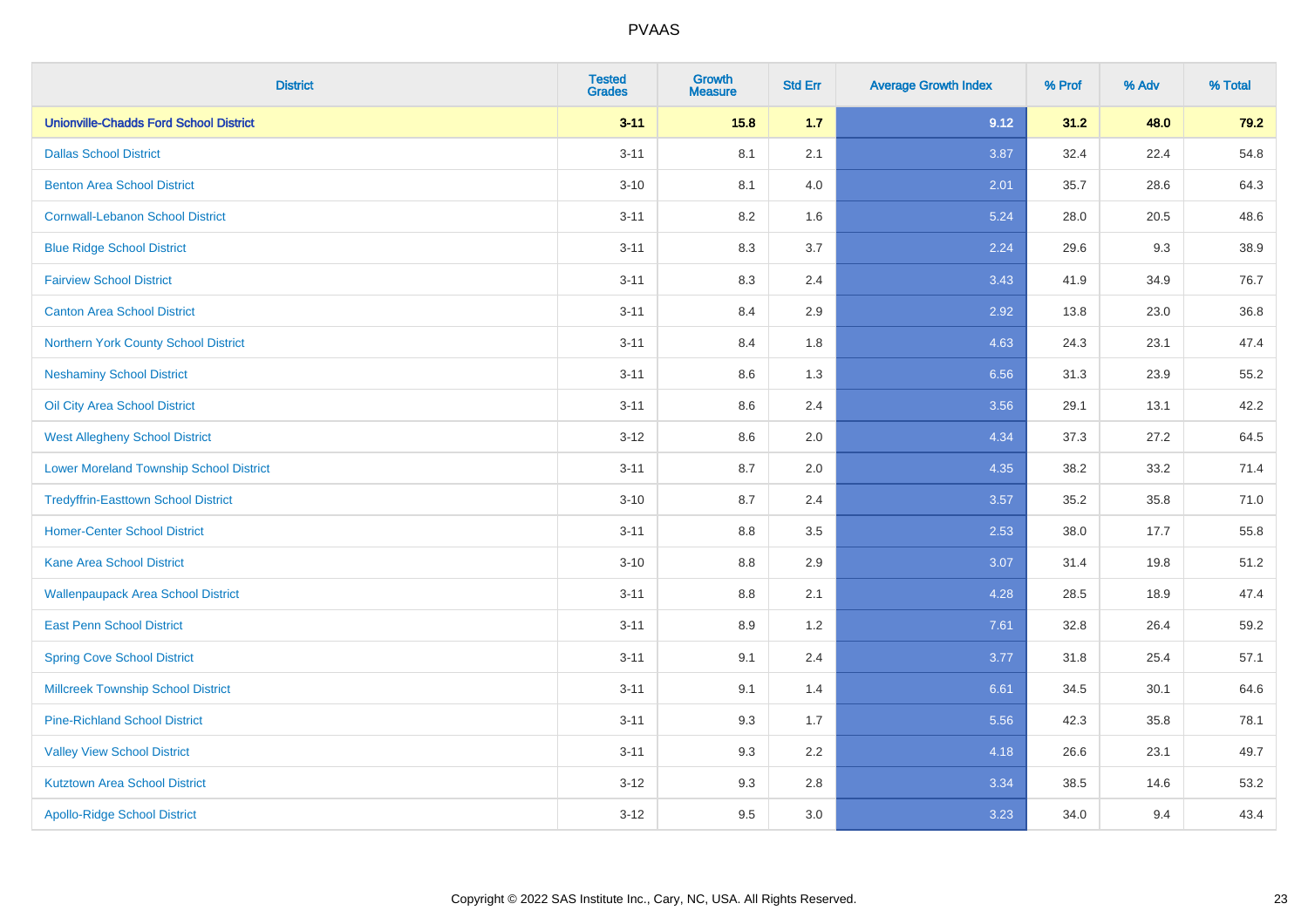| <b>District</b>                               | <b>Tested</b><br><b>Grades</b> | <b>Growth</b><br><b>Measure</b> | <b>Std Err</b> | <b>Average Growth Index</b> | % Prof | % Adv | % Total |
|-----------------------------------------------|--------------------------------|---------------------------------|----------------|-----------------------------|--------|-------|---------|
| <b>Unionville-Chadds Ford School District</b> | $3 - 11$                       | 15.8                            | 1.7            | 9.12                        | 31.2   | 48.0  | 79.2    |
| <b>Avon Grove Charter School</b>              | $3 - 11$                       | 9.8                             | 3.1            | 3.18                        | 32.4   | 26.0  | 58.4    |
| <b>Armstrong School District</b>              | $3 - 11$                       | 9.8                             | 1.6            | 6.22                        | 32.8   | 24.6  | 57.4    |
| <b>Oswayo Valley School District</b>          | $3 - 12$                       | 9.9                             | 5.1            | 1.93                        | 26.5   | 44.1  | 70.6    |
| <b>Fleetwood Area School District</b>         | $3 - 10$                       | 10.4                            | 2.0            | 5.19                        | 31.7   | 25.8  | 57.5    |
| <b>Warrior Run School District</b>            | $3 - 11$                       | 10.5                            | 2.7            | 3.86                        | 34.1   | 16.8  | 50.9    |
| <b>Manheim Township School District</b>       | $3 - 12$                       | 10.9                            | 1.5            | 7.51                        | 30.9   | 31.0  | 61.9    |
| <b>Methacton School District</b>              | $3 - 11$                       | 11.0                            | 1.6            | 6.94                        | 36.0   | 33.6  | 69.6    |
| <b>West Perry School District</b>             | $3 - 11$                       | 11.0                            | 2.3            | 4.76                        | 26.9   | 20.5  | 47.4    |
| Lampeter-Strasburg School District            | $3-12$                         | 11.0                            | 1.9            | 5.69                        | 35.4   | 32.3  | 67.7    |
| <b>Wilmington Area School District</b>        | $3 - 11$                       | 11.1                            | 3.3            | 3.37                        | 29.8   | 26.2  | 56.0    |
| <b>Belle Vernon Area School District</b>      | $3 - 11$                       | 11.1                            | 2.3            | 4.88                        | 31.6   | 25.4  | 57.1    |
| <b>Steel Valley School District</b>           | $3 - 11$                       | 11.1                            | 3.3            | 3.33                        | 34.8   | 10.1  | 44.9    |
| <b>Upper Darby School District</b>            | $3 - 12$                       | 11.2                            | 1.4            | 8.28                        | 23.8   | 11.8  | 35.6    |
| <b>Greenwood School District</b>              | $3 - 11$                       | 11.3                            | 3.6            | 3.14                        | 31.2   | 32.8  | 63.9    |
| <b>Franklin Regional School District</b>      | $3 - 11$                       | 11.3                            | 1.8            | 6.13                        | 30.0   | 35.0  | 65.0    |
| <b>Lehighton Area School District</b>         | $3 - 11$                       | 11.4                            | 2.4            | 4.84                        | 30.5   | 24.9  | 55.3    |
| <b>Line Mountain School District</b>          | $3 - 11$                       | 11.7                            | 3.9            | 3.01                        | 40.4   | 42.3  | 82.7    |
| <b>Whitehall-Coplay School District</b>       | $3 - 11$                       | 11.8                            | 1.7            | 7.06                        | 32.3   | 21.7  | 54.0    |
| <b>Indiana Area School District</b>           | $3 - 11$                       | 12.0                            | 2.0            | 5.98                        | 30.0   | 30.4  | 60.3    |
| <b>Blue Mountain School District</b>          | $3 - 10$                       | 12.2                            | 2.1            | 5.81                        | 30.7   | 26.1  | 56.8    |
| <b>Quaker Valley School District</b>          | $3 - 11$                       | 12.2                            | 2.5            | 4.90                        | 39.5   | 26.4  | 65.9    |
| <b>Montrose Area School District</b>          | $3 - 10$                       | 12.3                            | $2.8\,$        | 4.41                        | 37.8   | 28.9  | 66.7    |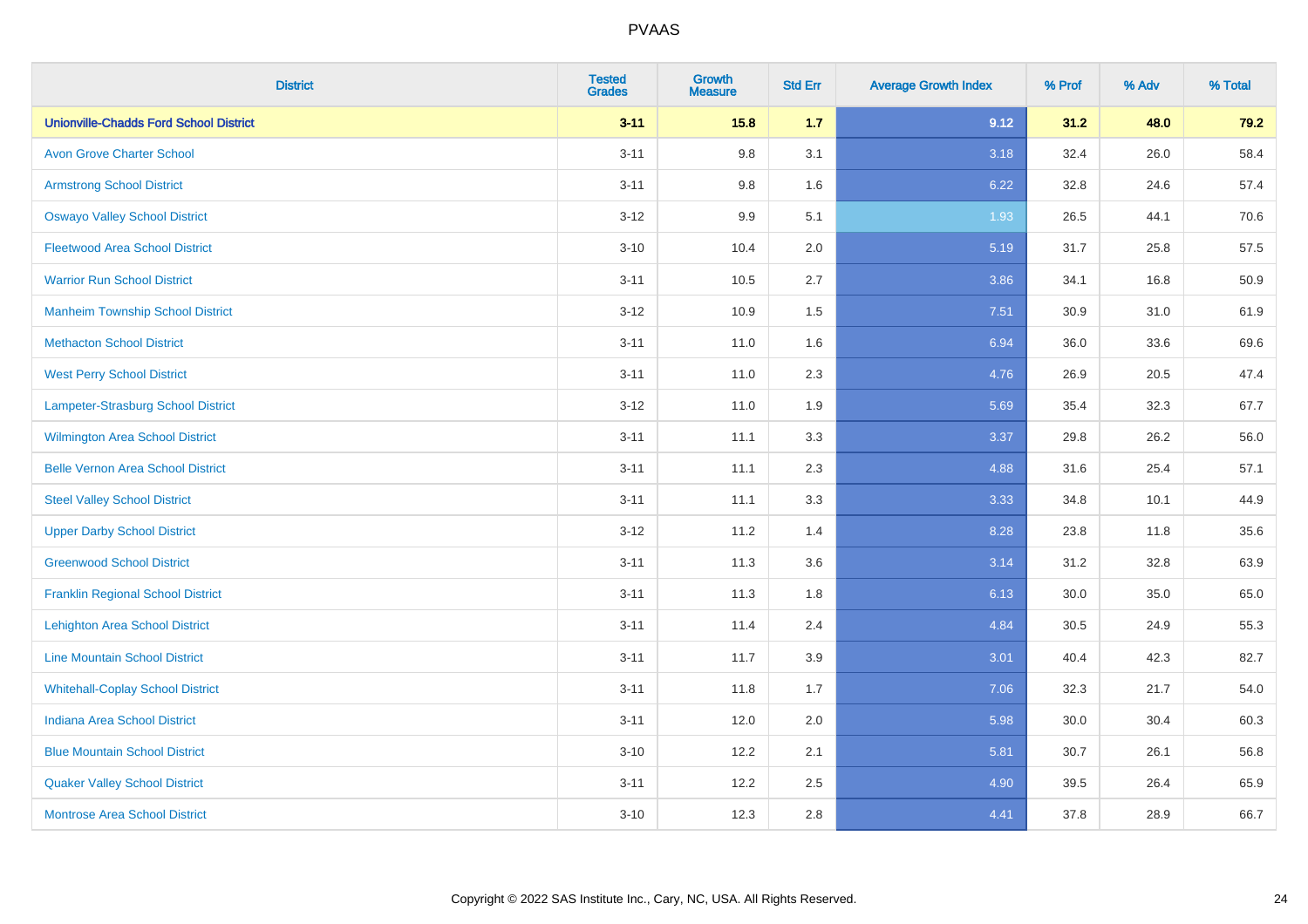| <b>District</b>                                 | <b>Tested</b><br><b>Grades</b> | <b>Growth</b><br><b>Measure</b> | <b>Std Err</b> | <b>Average Growth Index</b> | % Prof | % Adv | % Total |
|-------------------------------------------------|--------------------------------|---------------------------------|----------------|-----------------------------|--------|-------|---------|
| <b>Unionville-Chadds Ford School District</b>   | $3 - 11$                       | 15.8                            | 1.7            | 9.12                        | 31.2   | 48.0  | 79.2    |
| <b>Mifflin County School District</b>           | $3 - 11$                       | 12.3                            | 1.6            | 7.69                        | 35.1   | 15.1  | 50.3    |
| <b>Cocalico School District</b>                 | $3 - 11$                       | 12.3                            | 1.9            | 6.48                        | 28.2   | 32.3  | 60.5    |
| Allegheny-Clarion Valley School District        | $3 - 10$                       | 12.3                            | 4.1            | 3.03                        | 33.3   | 19.0  | 52.4    |
| <b>Manheim Central School District</b>          | $3 - 11$                       | 12.8                            | 2.0            | 6.52                        | 27.8   | 35.4  | 63.2    |
| Pen Argyl Area School District                  | $3 - 12$                       | 12.8                            | 2.5            | 5.10                        | 28.5   | 23.8  | 52.3    |
| <b>Central York School District</b>             | $3 - 12$                       | 12.9                            | 1.5            | 8.64                        | 31.4   | 24.1  | 55.5    |
| <b>Laurel School District</b>                   | $3 - 11$                       | 13.0                            | 3.1            | 4.19                        | 30.3   | 15.7  | 46.1    |
| <b>North Pocono School District</b>             | $3 - 11$                       | 13.1                            | 3.7            | 3.54                        | 31.4   | 33.3  | 64.7    |
| Maritime Academy Charter School                 | $3 - 10$                       | 13.2                            | 3.1            | 4.29                        | 24.0   | 1.3   | 25.3    |
| <b>Lakeland School District</b>                 | $3 - 11$                       | 13.3                            | 2.8            | 4.80                        | 22.2   | 21.2  | 43.4    |
| <b>Tuscarora School District</b>                | $3 - 11$                       | 13.4                            | 2.2            | 6.20                        | 37.1   | 26.3  | 63.4    |
| <b>Hempfield School District</b>                | $3 - 11$                       | 13.4                            | 1.3            | 10.53                       | 29.9   | 36.8  | 66.7    |
| <b>Harbor Creek School District</b>             | $3 - 11$                       | 13.4                            | 2.3            | 5.80                        | 34.5   | 40.7  | 75.2    |
| <b>Council Rock School District</b>             | $3 - 11$                       | 13.5                            | 1.1            | 12.27                       | 32.0   | 35.4  | 67.4    |
| <b>Iroquois School District</b>                 | $3 - 11$                       | 13.6                            | 2.8            | 4.83                        | 33.3   | 16.0  | 49.4    |
| <b>Upper Saint Clair School District</b>        | $3 - 11$                       | 13.8                            | 1.8            | 7.86                        | 32.2   | 44.5  | 76.7    |
| <b>Upper Merion Area School District</b>        | $3 - 11$                       | 14.0                            | 2.0            | 7.15                        | 34.4   | 32.6  | 67.0    |
| <b>Hermitage School District</b>                | $3 - 12$                       | 14.0                            | 2.5            | 5.59                        | 34.0   | 27.0  | 61.0    |
| <b>Peters Township School District</b>          | $3 - 11$                       | 14.1                            | 1.7            | 8.16                        | 35.2   | 41.6  | 76.8    |
| Penns Valley Area School District               | $3 - 12$                       | 14.1                            | 2.6            | 5.33                        | 29.6   | 23.3  | 52.9    |
| Capital Area School for the Arts Charter School | $9 - 11$                       | 14.2                            | 4.5            | 3.13                        | 27.5   | 30.0  | 57.5    |
| <b>Agora Cyber Charter School</b>               | $3 - 11$                       | 14.6                            | 2.4            | 6.03                        | 24.7   | 19.5  | 44.2    |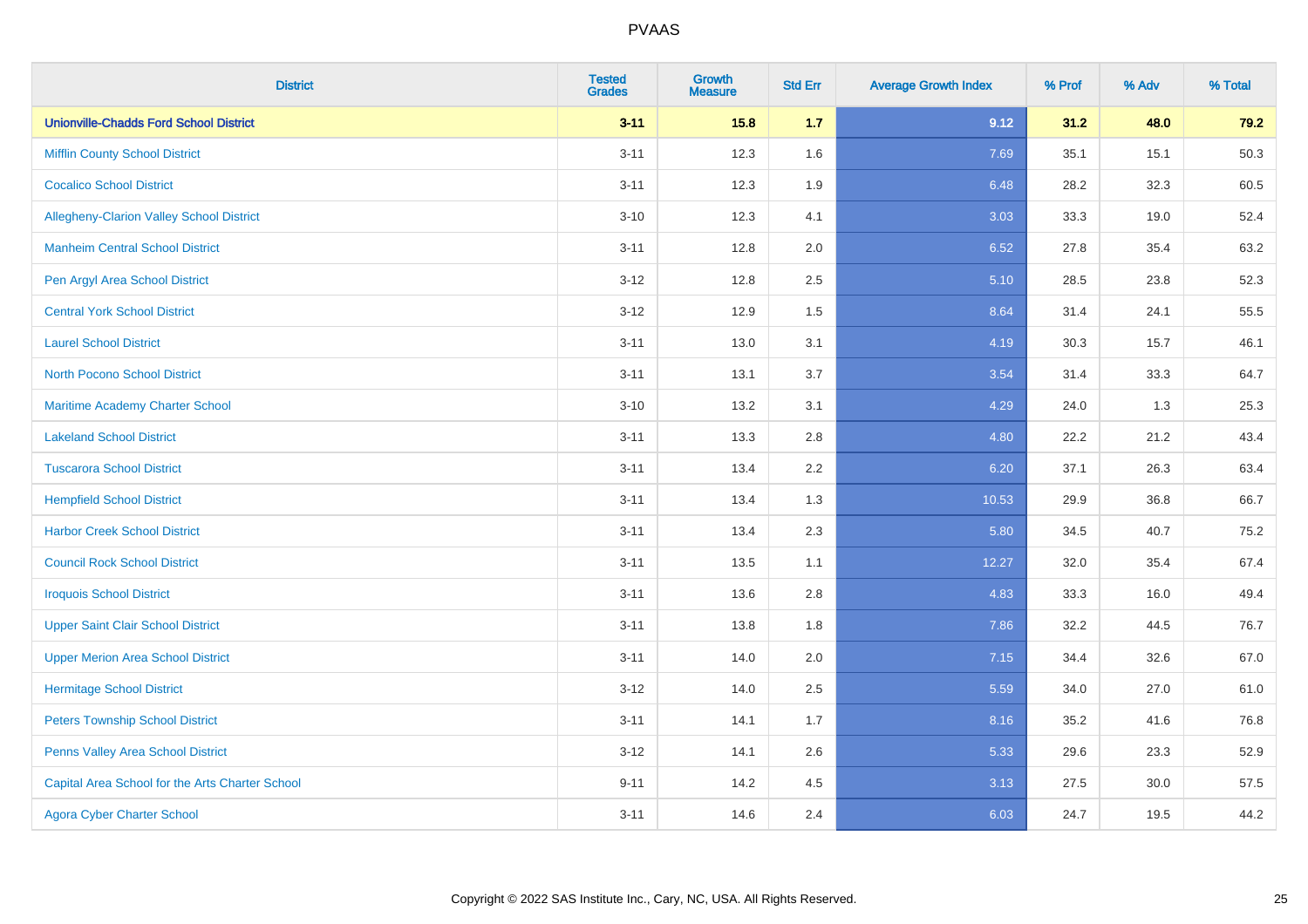| <b>District</b>                               | <b>Tested</b><br><b>Grades</b> | <b>Growth</b><br><b>Measure</b> | <b>Std Err</b> | <b>Average Growth Index</b> | % Prof | % Adv | % Total |
|-----------------------------------------------|--------------------------------|---------------------------------|----------------|-----------------------------|--------|-------|---------|
| <b>Unionville-Chadds Ford School District</b> | $3 - 11$                       | 15.8                            | 1.7            | 9.12                        | 31.2   | 48.0  | 79.2    |
| <b>Coudersport Area School District</b>       | $3 - 11$                       | 14.8                            | 3.4            | 4.33                        | 34.7   | 28.0  | 62.7    |
| Lake-Lehman School District                   | $3 - 11$                       | 14.9                            | 2.8            | 5.34                        | 25.8   | 22.5  | 48.3    |
| <b>Southern York County School District</b>   | $3 - 11$                       | 15.5                            | 1.8            | 8.48                        | 37.6   | 29.2  | 66.8    |
| <b>Central Bucks School District</b>          | $3 - 11$                       | 15.5                            | 0.9            | 17.94                       | 34.8   | 41.4  | 76.2    |
| <b>Delaware Valley School District</b>        | $3 - 11$                       | 15.7                            | 1.6            | 9.62                        | 36.7   | 32.1  | 68.8    |
| <b>Punxsutawney Area School District</b>      | $3 - 11$                       | 15.8                            | 2.7            | 5.83                        | 18.6   | 29.0  | 47.6    |
| <b>Unionville-Chadds Ford School District</b> | $3 - 11$                       | 15.8                            | $1.7$          | 9.12                        | 31.2   | 48.0  | 79.2    |
| Palmyra Area School District                  | $3 - 11$                       | 16.2                            | 1.8            | 9.02                        | 38.8   | 34.0  | 72.8    |
| <b>Upper Dauphin Area School District</b>     | $3 - 11$                       | 16.5                            | 5.1            | 3.26                        | 37.5   | 26.8  | 64.3    |
| <b>Spring-Ford Area School District</b>       | $3 - 11$                       | 16.6                            | 1.2            | 14.02                       | 30.4   | 45.3  | 75.7    |
| <b>West Branch Area School District</b>       | $3 - 11$                       | 17.0                            | 3.3            | 5.20                        | 47.1   | 19.1  | 66.2    |
| North Penn School District                    | $3 - 11$                       | 17.6                            | 1.0            | 17.53                       | 30.8   | 35.7  | 66.4    |
| Fox Chapel Area School District               | $3 - 11$                       | 17.6                            | 1.9            | 9.47                        | 22.9   | 52.0  | 74.9    |
| <b>Pequea Valley School District</b>          | $3 - 11$                       | 18.0                            | 3.1            | 5.74                        | 29.2   | 37.5  | 66.7    |
| North Allegheny School District               | $3 - 11$                       | 18.0                            | 1.3            | 14.25                       | 30.5   | 42.9  | 73.4    |
| <b>Danville Area School District</b>          | $3 - 11$                       | 18.4                            | 2.6            | 7.19                        | 32.0   | 46.1  | 78.1    |
| <b>Souderton Area School District</b>         | $3 - 11$                       | 18.5                            | 1.4            | 12.86                       | 39.2   | 31.2  | 70.4    |
| <b>Cumberland Valley School District</b>      | $3 - 12$                       | 18.6                            | 1.2            | 15.79                       | 31.3   | 39.2  | 70.5    |
| <b>Lower Merion School District</b>           | $3 - 11$                       | 18.9                            | 1.2            | 15.42                       | 29.4   | 48.6  | 78.0    |
| <b>Saucon Valley School District</b>          | $3 - 11$                       | 18.9                            | 2.2            | 8.48                        | 26.0   | 39.6  | 65.6    |
| <b>Berlin Brothersvalley School District</b>  | $3 - 11$                       | 19.6                            | 4.0            | 4.93                        | 28.3   | 41.3  | 69.6    |
| <b>Dallastown Area School District</b>        | $3 - 11$                       | 19.9                            | 1.4            | 14.14                       | 36.8   | 34.2  | 71.0    |